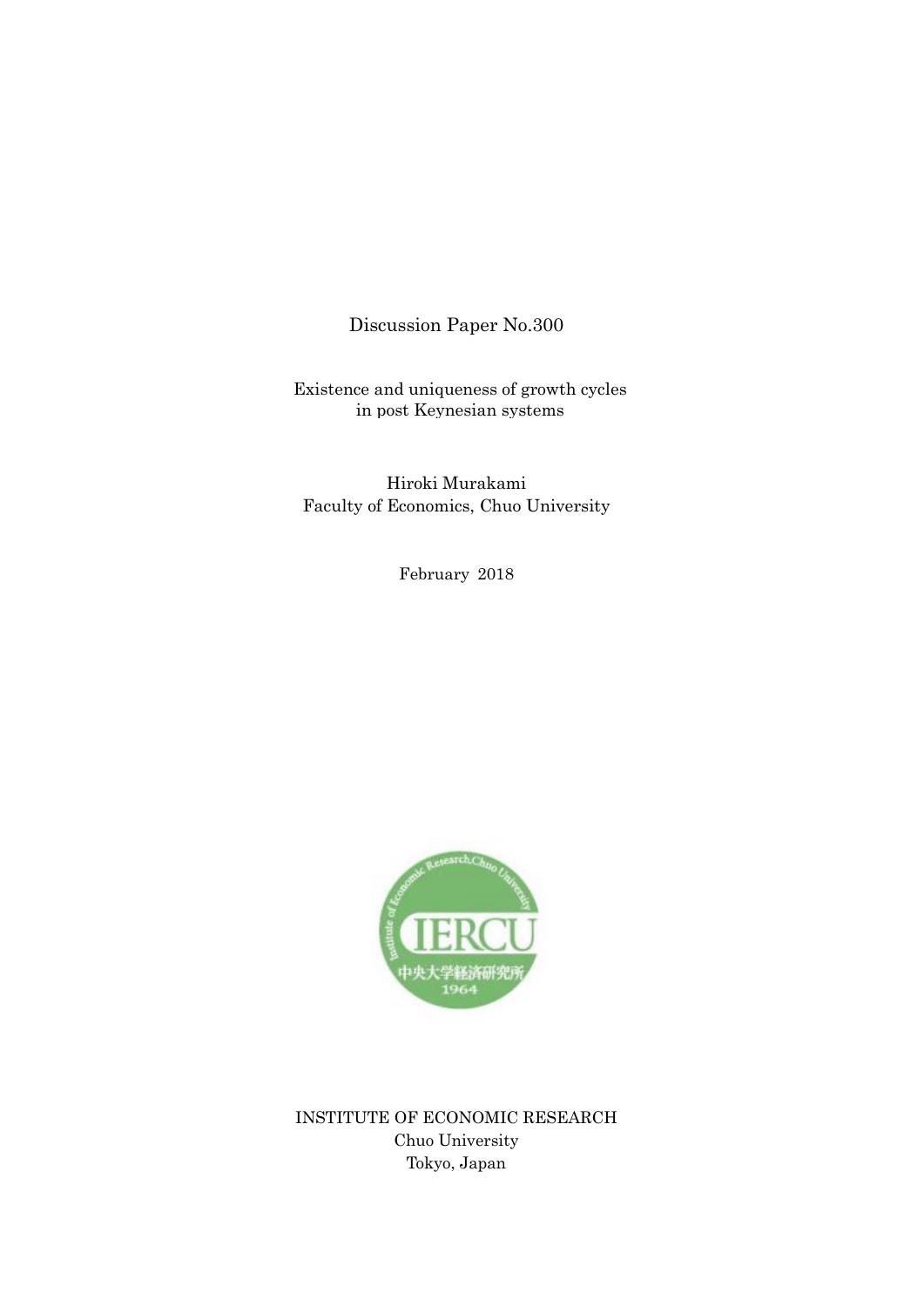# Existence and uniqueness of growth cycles in post Keynesian systems

Hiroki Murakami<sup>∗</sup>

Faculty of Economics, Chuo University†

February 26, 2018

#### Abstract

In this paper, we present a post Keynesian system in which investment is determined by the expected rate of profit and explore the existence and uniqueness of a periodic orbit (or a growth cycle) in it. We find that a periodic orbit appears if the marginal effect of the expected rate of profit on investment is strong enough and that it is unique if the speed of revision of expectation is fast enough.

Keywords: Keynesian economics; Expected rate of profit; Growth cycle; Uniqueness

JEL classification: E12; E32

### 1 Introduction

It is variations in investment that are viewed as the primary source of business cycles in the Keynesian theory. After the publication of Keynes' *General Theory*, the foundations of the Keynesian theory of business cycles were established by several economists such as Kalecki (1935, 1937), Harrod (1936), Samuelson (1939), Kaldor (1940), Metzler (1941), Hicks (1950) and Goodwin  $(1951).<sup>1</sup>$  Theories and models proposed by them have a common characteristic in that they stand upon the Keynesian principle of effective demand (including income or quantity adjustment induced by it) and that they emphasize variations in investment as a main factor for business cycles, but they differ in what determines investment expenditure. Indeed, Kalecki (1935, 1937) and Kaldor (1940) postulated that investment demand is determined by the rate of profit, which is related positively to aggregate income and negatively to capital stock (and negatively to the rate of interest), while Harrod (1936), Samuelson (1939), Metlzer (1941), Hicks (1950) and Goodwin (1951) that investment (including inventory investment) is related positively and directly to a change in aggregate income. Both of these postulates can be justified from theoretical or empirical viewpoints, but they lack some important aspect in Keynes' (1936, chap. 11) original theory of investment. In the

<sup>∗</sup>E-mail: hmura@tamacc.chuo-u.ac.jp

<sup>†</sup>742-1, Higashi-Nakano, Hachioji, Tokyo 192-0393, Japan.

<sup>&</sup>lt;sup>1</sup> Precisely speaking, Kalecki (1935) and Harrod (1936) preceded Keynes' (1936) General Theory, but their theories can be classified as "Keynesian" because they are based upon the Keynesian principle of effective demand.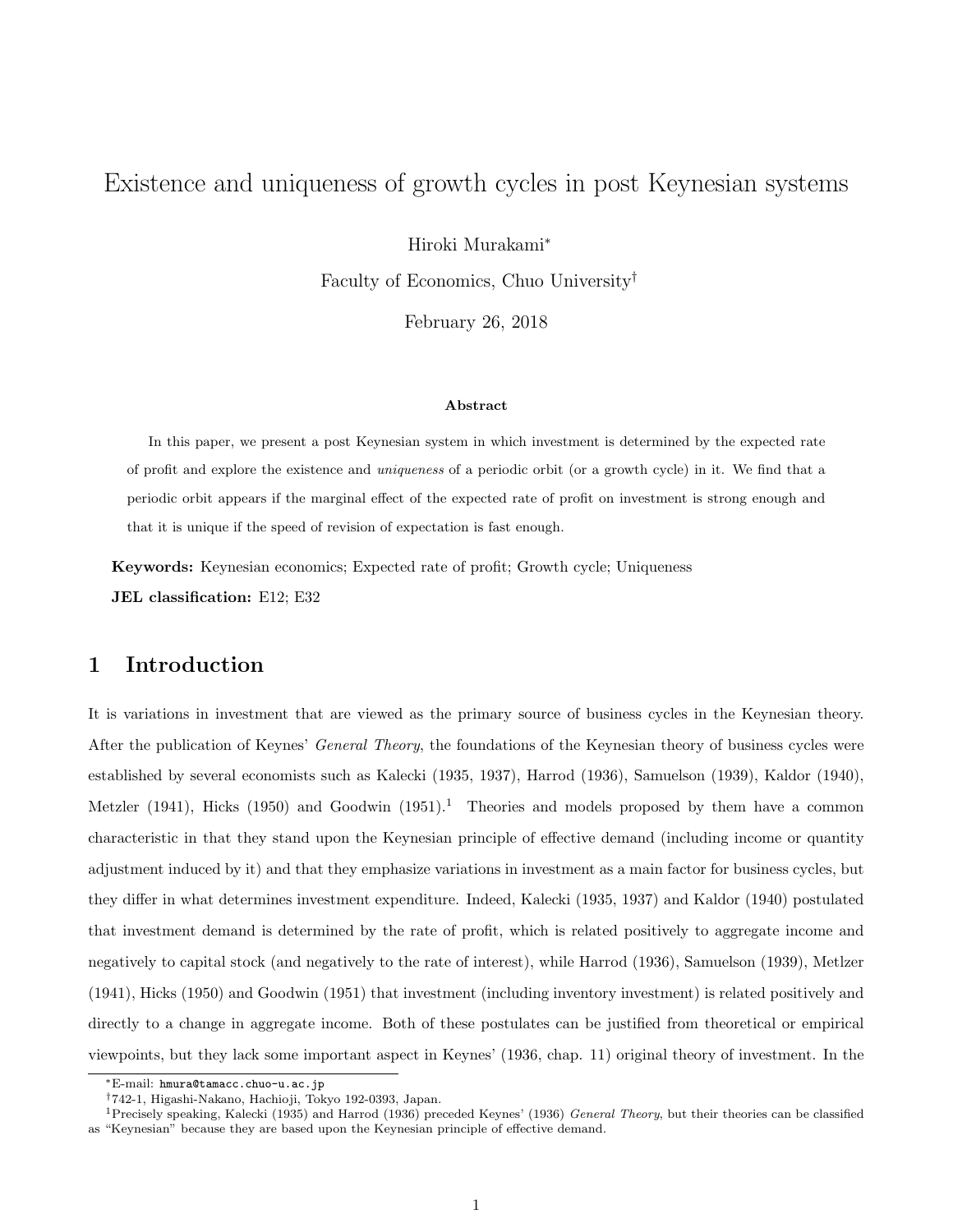above typical Keynesian theories and models of business cycles, the role of expectation is overlooked or slighted by employing the *current* level of income or the *current* rate of profit as a proxy of the *expected* level of demand (or income) or of the *expected* rate of profit, respectively.<sup>2</sup> According to Keynes' *General Theory*, however, investment is affected positively and strongly by what he called the marginal efficiency of capital, which has the same meaning as the expected prospected rate of profit on capital (and negatively by the rate of interest). Also, he maintained that business cycles are induced mainly by violent changes in the marginal efficiency of capital due to frequent revisions of the long-term expectation. For these reasons, it may be worthwhile to take explicit account of the role of expectation in the theory of business cycles.

The purpose of the present paper is to analyze the effect of expectation, represented by the expected rate of profit, on the occurrence (existence) and uniqueness of business cycles. In Section 2, we shall present a post Keynesian system of growth cycles which can describe not only business cycles but also economic growth. In particular, we shall formalize the investment (or capital formation) function by relating the rate of capital formation to the expected rate of profit. In Section 3, we shall examine the properties of our post Keynesian system and discuss the existence of a periodic orbit, which can be interpreted as a growth cycle, and the uniqueness of it. We shall clarify that a periodic orbit does appear if the (marginal) effect of the expected rate of profit on capital formation is sufficiently strong and that this periodic orbit is unique if the speed of revision of expectation is fast enough. In Section 4, we shall summarize our analysis and conclude this paper. In Appendix, we shall provide some mathematical theorem utilized in our analysis.

### 2 The post Keynesian system

We shall formalize a post Keynesian system of growth cycles, which is composed of differential equations of the expected rate of profit and of per-capita capital stock. To construct this system, we shall first give the consumptionsaving and investment functions.

#### 2.1 Consumption and savings

We shall, following the Keynesian tradition, represent aggregate consumption by the following functional form:

$$
C = c_0 N + cY,\tag{1}
$$

where c and  $c_0$  are positive constants with  $c < 1$ . In (1), Y, C and N stand for aggregate income (or aggregate output), aggregate consumption and the size of population, respectively;  $c$  is the marginal propensity to consume and  $c_0$  represents the base or fundamental level of individual consumption. The consumption function given by  $(1)$ 

<sup>2</sup>Exceptionally, Benassy (1984) put forward a Keynesian (or non-Walrasian) model of business cycles by placing much stress upon the role of expected demand on investment.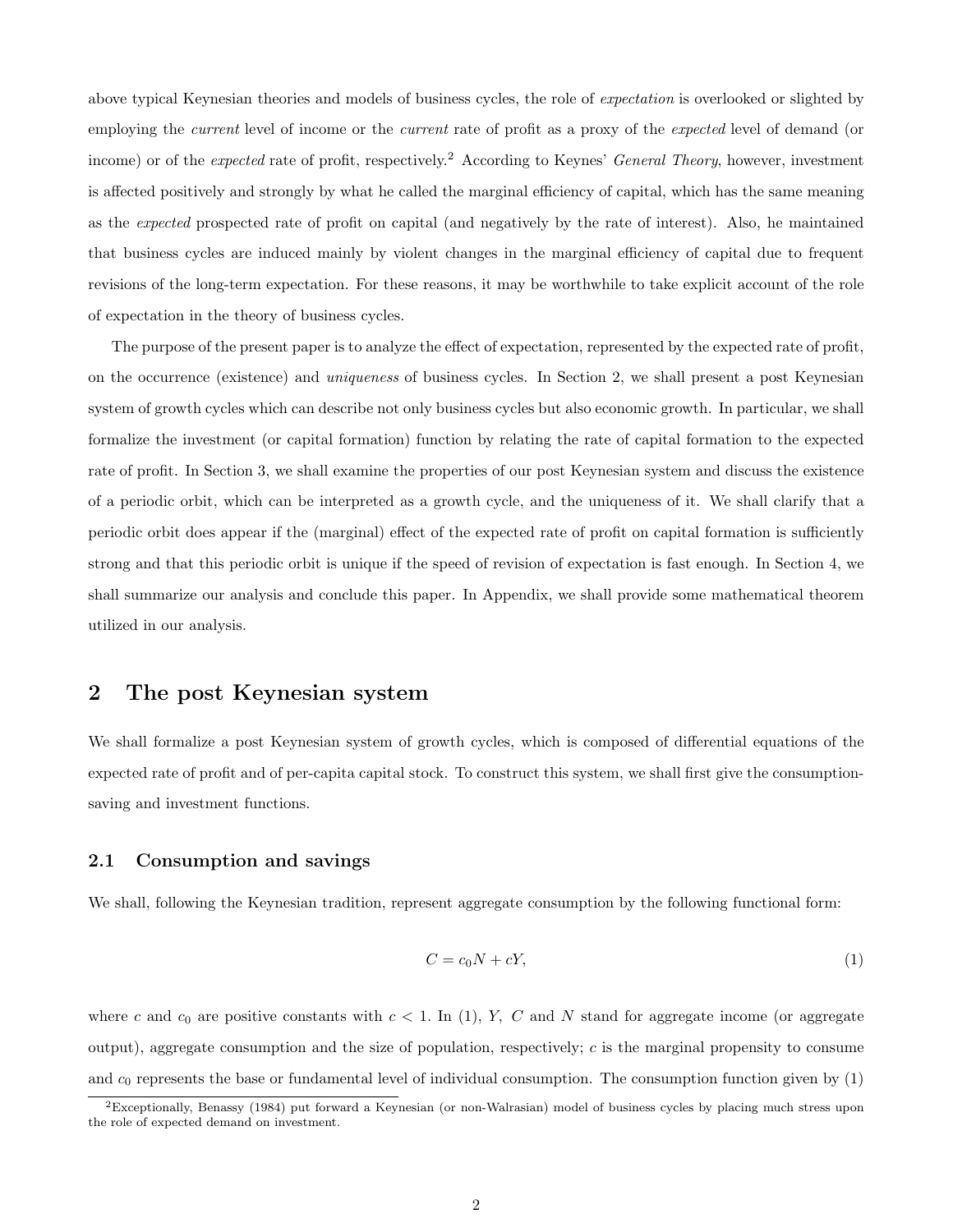can deal with the context of economic growth because aggregate base or fundamental consumption is proportionate to population.

We can thus define the saving function in the following form:

$$
S = Y - C = sY - c_0N,\t\t(2)
$$

where  $s = 1 - c \in (0, 1)$ . Needless to say, s is the marginal propensity to save.<sup>3</sup>

#### 2.2 Investment

We shall formulate the investment function reflecting Keynes' (1936, chap. 11) theory of investment. Specifically, the investment function is presented in the following form:

$$
I = f(r^e)K.\t\t(3)
$$

In  $(3)$ , I, K,  $r^e$  stand for aggregate gross investment, aggregate capital stock and the expected rate of profit, respectively; f is the gross capital formation function. Equation (3) means that the rate of gross capital formation  $I/K$  is affected by the expected rate of profit  $r^e$  (and by the rate of interest, which is assumed to be constant in our analysis).<sup>4</sup> Since Keynes (1936, chap. 11) defined the marginal efficiency of capital as the expected rate of profit on capital, the investment function  $(3)$  can be viewed as consistent with his theory of investment.<sup>5</sup>

Concerning the capital formation function  $f$ , we shall make the following reasonable assumption.

**Assumption 1.** The real-valued function  $f : \mathbb{R}_+ \to \mathbb{R}$  is continuously differentiable for every  $r^e \in \mathbb{R}_+$ , and the following condition is satisfied for every  $r^e \in \mathbb{R}_+$ :

$$
f'(r^e) > 0.\t\t(4)
$$

Condition  $(4)$  simply means that the capital formation function f is strictly increasing in the expected rate of profit  $r^e$ . In this respect, Assumption 1 is a natural one.

 $S = s_p \pi Y - Z$ 

4 It is possible to provide microeconomic foundation for the capital formation function given in (3). For details, see Murakami (2016).

<sup>3</sup>Following Serrano (1995), Allain (2015) and Lavoie (2016) proposed the saving function in the following form:

where  $s_p$  and  $\pi$  stand for the rate of savings of capitalists and the capital share (note that workers are assumed to spend their whole income and to save nothing); Z represents the autonomous component of aggregate demand expenditure of capitalists, which is assumed to change at a constant rate. In Allain (2015), Z was interpreted as government expenditure, while in Lavoie (2016), as capitalists' autonomous consumption. This saving function is identical with ours (2) if  $s = s_p \pi$  and  $c_0 N = Z$ . Note that it is not explicitly assumed in our analysis that there are classes with different saving behavior. For implications of autonomous expenditure in Kaleckian models, see also Skott (2016).

<sup>5</sup>Our investment (or capital formation) function has a lot in common with Benassy's (1984) one because he related the level of investment to the expected level of (aggregate) demand. However, his analysis of business cycles is different from ours in that he focused on short term economic fluctuations, in which the level of capital stock remains the same over time, while we allow for changes in the level of capital stock (and the size of population).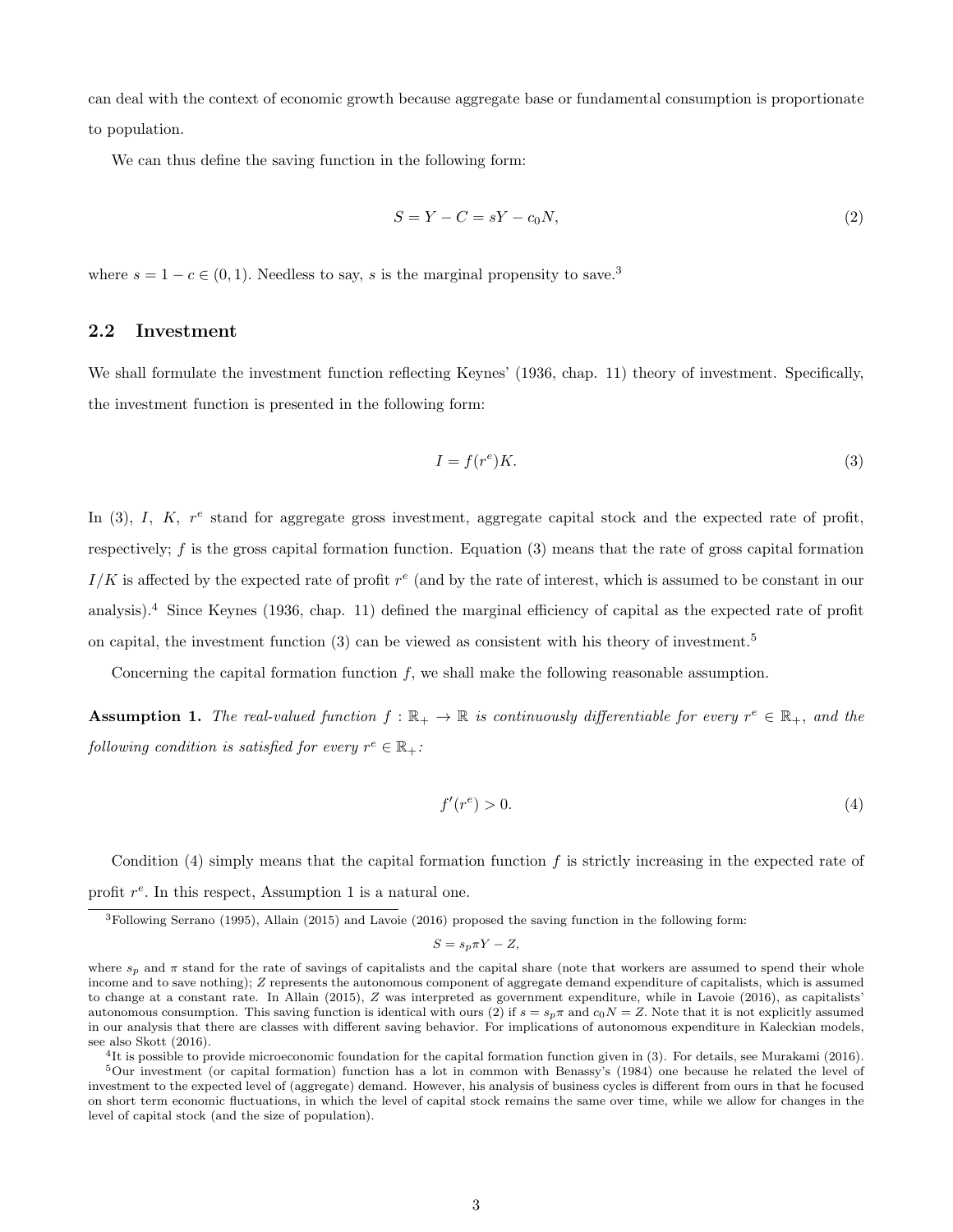### 2.3 Equilibrium in the good-service market

We shall derive the output-capital ratio, which can also be regarded as the rate of utilization, from the Keynesian principle of effective demand. The good-service market equilibrium condition, or the IS balance condition, implies that aggregate income per unit of capital stock is determined by the following:

$$
S = sY - c_0 N = f(r^e)K = I,
$$

or

$$
u = \frac{1}{s} \left( \frac{c_0}{k} + f(r^e) \right). \tag{5}
$$

In (5), u and k stand for the output-capital ratio (or the rate of utilization)  $Y/K$  and per capital stock  $K/N$ , respectively.

On the basis of the output-capital ratio  $u$ , defined in  $(5)$ , we shall derive the (actual) rate of profit (on capital). For this purpose, we shall assume that the capital share or the profit share in aggregate income, denoted by  $\pi \in (0,1)$ , is constant.<sup>6</sup> Since aggregate profit is equal to aggregate income multiplied by the capital share, the rate of profit can be derived as follows:

$$
r = \frac{\pi Y}{K} = \pi u = \frac{\pi}{s} \left( \frac{c_0}{k} + f(r^e) \right). \tag{6}
$$

In  $(6)$ , r stands for the rate of profit. Note that the actual rate of profit r is determined by the expected rate of profit  $r^e$  through investment.

### 2.4 Capital formation

We shall describe the process of capital formation (or of capital accumulation) through investment. Since capital stock K is varied by investment (net of capital depreciation), this process can be represented by the following equation:

$$
\dot{K} \left( = \frac{dK}{dt} \right) = I - \delta K = [f(r^e) - \delta]K,\tag{7}
$$

where  $\delta$  is a positive constant. In (7),  $\delta$  stands for the constant rate of capital depreciation.

<sup>&</sup>lt;sup>6</sup>According to Kalecki (1939), the capital share  $\pi$  is determined by the degree of monopoly. In this respect, it suffices for our assumption to suppose that the degree of monopoly is constant.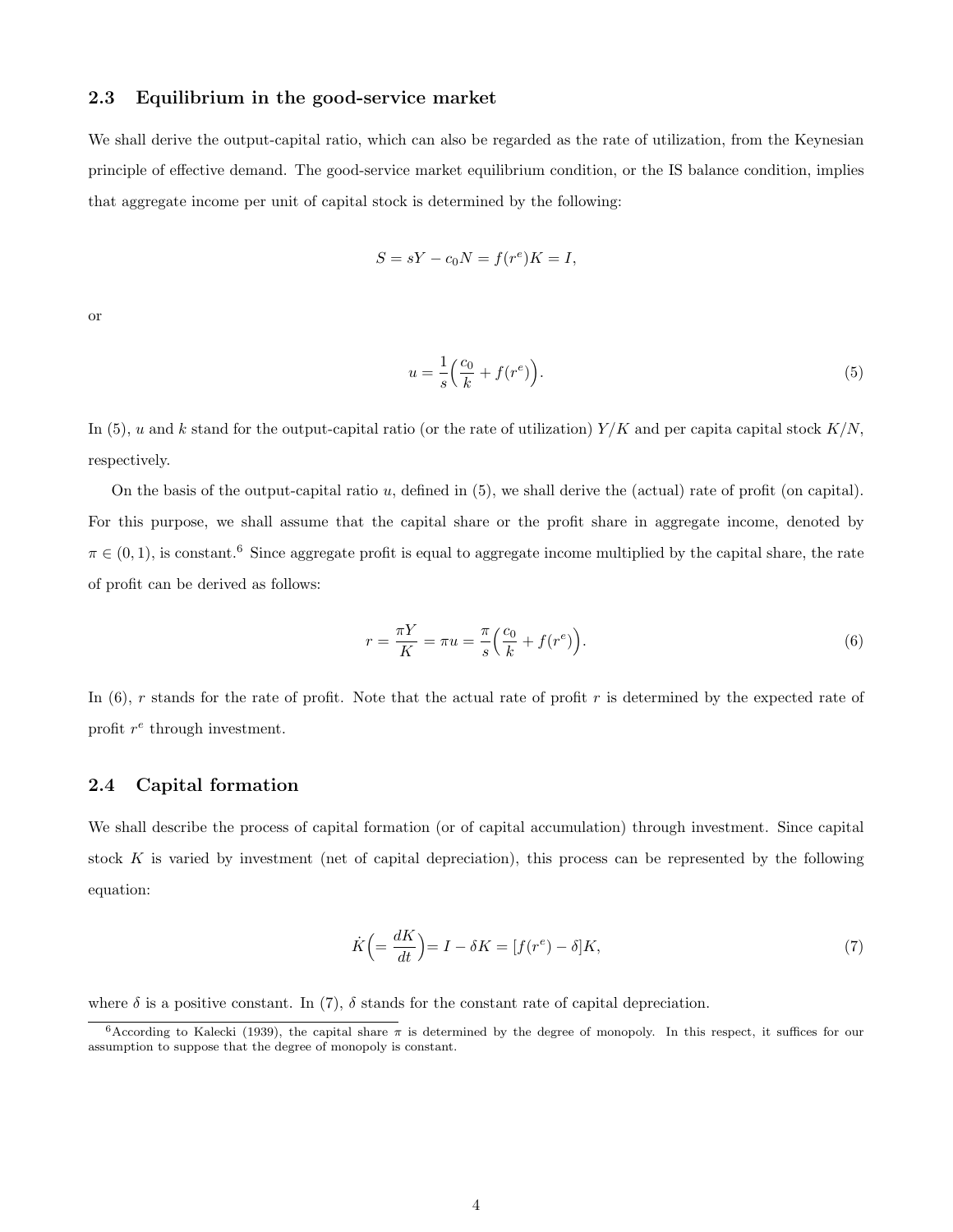#### 2.5 Revision of expectation

We shall formalize the revision process of the expected rate of profit. The expected rate of profit  $r^e$  is held by firms and not necessarily equal to the actual one  $r$ , and the former is (continually) revised on the basis of the latter. To describe this revision process, we shall assume that  $r^e$  is changed in response to the difference from  $r$  in the following way:

$$
\dot{r}^e \left( = \frac{dr^e}{dt} \right) = \alpha (r - r^e) = \alpha \left[ \frac{\pi}{s} \left( \frac{c_0}{k} + f(r^e) \right) - r^e \right],\tag{8}
$$

where  $\alpha$  is a positive constant. Equation (8) means that the expected rate of profit  $r^e$  is adaptively revised, and  $\alpha$ can be interpreted as the speed of revision of expectation.

### 2.6 Population change

To deal with economic growth, we shall take account of changes in population. To this end, we shall suppose that the size of population is varied at a constant rate as follows:

$$
\dot{N}\left(=\frac{dN}{dt}\right) = nN,\tag{9}
$$

where n is a real constant. In  $(9)$ , n is noting but the rate of population change, which can be zero or negative.

### 2.7 Full system: System (PK)

We can now summarize our equations  $(7)$ ,  $(8)$  and  $(9)$ :

$$
\dot{K} = [f(r^e) - \delta]K,\tag{7}
$$

$$
\dot{r}^e = \alpha \left[ \frac{\pi}{s} \left( \frac{c_0}{k} + f(r^e) \right) - r^e \right],\tag{8}
$$

$$
\dot{N} = nN,\tag{9}
$$

To discuss the possibility of growth cycles, we shall consider the dynamics (differential equation) of per capita capital stock  $k$ . The differential equation of  $k$  can easily be derived from (7) and (9) as follows:

$$
\dot{k} \left( = \frac{dk}{dt} \right) = \frac{\dot{K}}{N} - \frac{K}{N} \frac{\dot{N}}{N} = [f(r^e) - (\delta + n)]k.
$$
\n(10)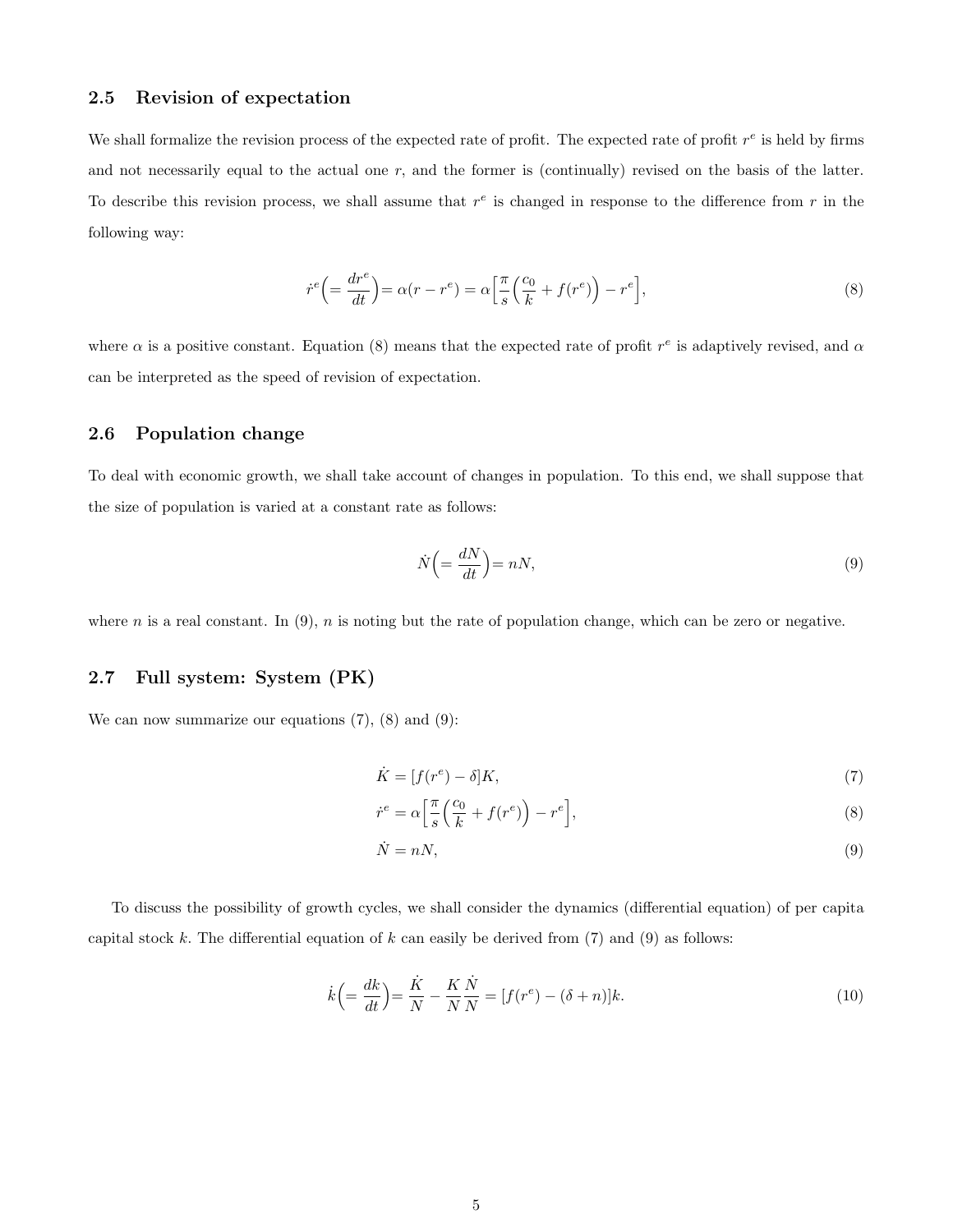Therefore, we can complete our post Keynesian system in the following form:

$$
\dot{r}^e = \alpha \left[ \frac{\pi}{s} \left( \frac{c_0}{k} + f(r^e) \right) - r^e \right],\tag{8}
$$

$$
\dot{k} = [f(r^e) - (\delta + n)]k.
$$
 (10)

In what follows, we shall denote the system of equations (8) and (10) by "System (PK)" (to signify "Post Keynesian"). Note that per capita income is determined along every solution path of System (PK) through (5) (and  $Y/N = u/k$ .

## 3 Analysis

We shall proceed to analyze our System (PK) and examine the possibility of occurrence of a limit cycle, which can be interpreted as a persistent growth cycle.

### 3.1 Existence and uniqueness of equilibrium

We shall first define an equilibrium point (or a steady state) of System (PK). In our analysis, an equilibrium point of System (PK) is defined as a point  $(r^e, k) \in \mathbb{R}^2_{++}$  at which we have  $\dot{r}^e = \dot{k} = 0$ .<sup>7</sup> Then, an equilibrium point of System (PK),  $(r^*, k^*)$ , is derived as a solution of the following simultaneous equations.

$$
0 = \frac{\pi}{s} \left( \frac{c_0}{k} + f(r^e) \right) - r^e,
$$
  

$$
0 = f(r^e) - (\delta + n).
$$

Thus, the unique equilibrium point of System  $(PK)$ ,  $(r^*, k^*)$ , is, provided that it exists, given by the following:

$$
(r^*, k^*) = \left(f^{-1}(\delta + n), \frac{\pi c_0}{s f^{-1}(\delta + n) - \pi(\delta + n)}\right).
$$
 (11)

To ensure the existence (and uniqueness) of an equilibrium point of System (PK), we shall also impose the following assumption.

Assumption 2. The following conditions are satisfied:

$$
f(0) < \delta + n < \lim_{r^e \to \infty} f(r^e),\tag{12}
$$

$$
f\left(\frac{\pi(\delta+n)}{s}\right) < \delta+n.\tag{13}
$$

<sup>&</sup>lt;sup>7</sup>Note that  $k = 0$  is ruled out as an equilibrium value of k by this definition.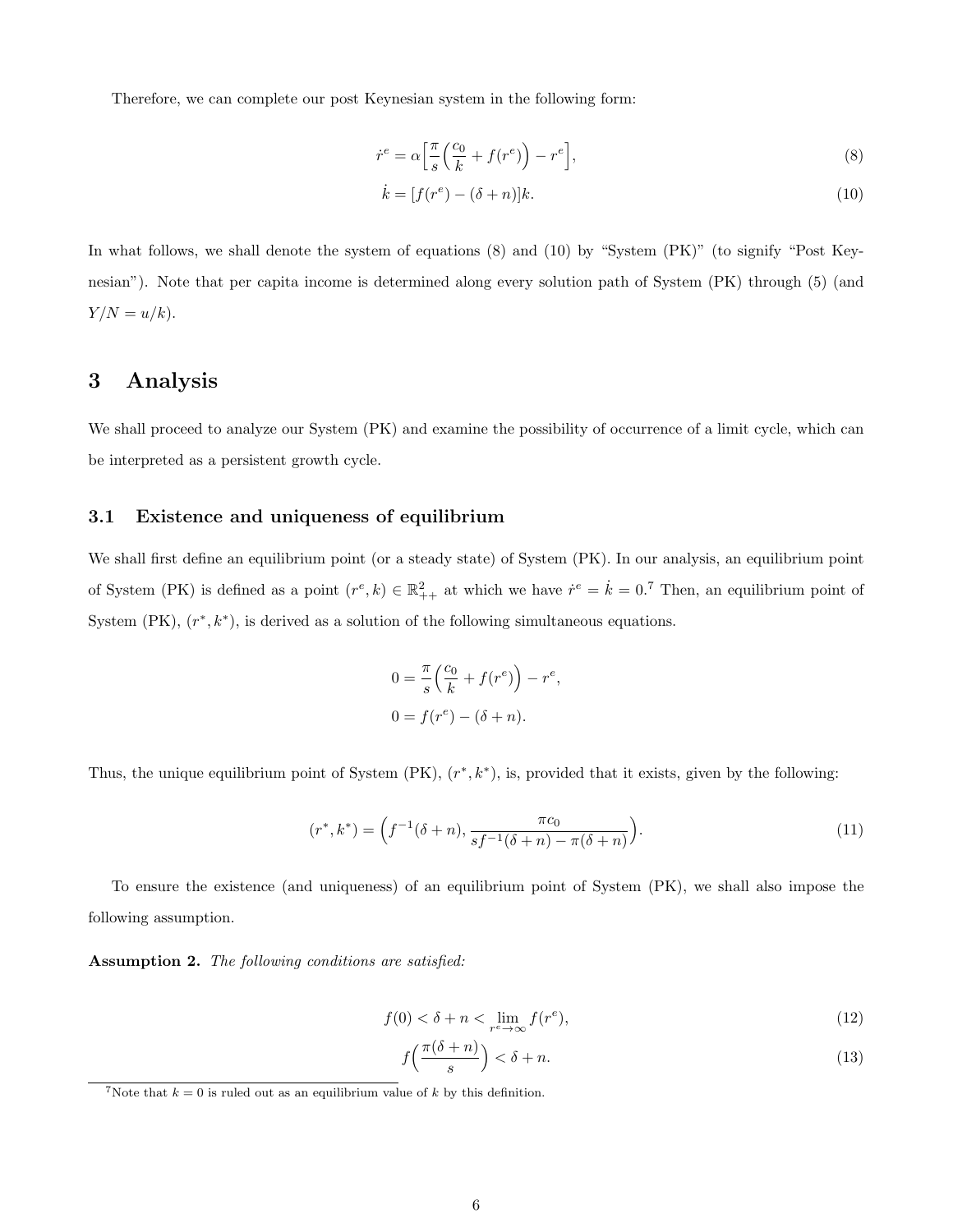Under Assumption 1, condition (12) implies the existence and uniqueness of  $f^{-1}(\delta + n) > 0$  (by the implicit function theorem). Also, we can see from (13) that, under Assumption 1, we have

$$
\frac{\pi(\delta+n)}{s} < f^{-1}(\delta+n),
$$

or

$$
sf^{-1}(\delta + n) - \pi(\delta + n) > 0.
$$
 (14)

Then, the equilibrium point of System (PK), defined in (11), can be shown to exist on  $\mathbb{R}^2_{++}$ .

### 3.2 The positivity constraint

Before exploring the existence and uniqueness of a limit cycle, we shall make sure that every solution path of System (PK) with an initial condition  $(r^e(0), k(0)) \in \mathbb{R}^2_{++}$  at  $t = 0$  stays on  $\mathbb{R}^2_{++}$  for all  $t \geq 0$ . By so doing, we can ensure that a periodic orbit, if it exists, lies entirely on  $\mathbb{R}^2_{++}$ , which is an economically meaningful domain. Since it is seen that  $k(t) > 0$  for all  $t \geq 0$  along each solution path with  $(r^e(0), k(0)) \in \mathbb{R}^2_{++}$ , it suffices for our purpose to ensure that  $r^{e}(t) > 0$  for all  $t \ge 0$  along each of such solution paths.

It follows from the continuity of solution paths of System (PK) (by Assumption 1) that if  $\dot{r}^e > 0$  at  $r^e = 0$  for every  $k > 0$ , every solution path cannot leave the domain of  $\mathbb{R}^2_{++}$ , provided that it starts on (or enters) this domain. Then, it is sufficient to assure that for every  $k>0$ 

$$
\dot{r}^e|_{r^e=0} = \alpha \left[ \frac{\pi}{s} \left( \frac{c_0}{k} + f(0) \right) \right] > 0. \tag{15}
$$

For this condition to hold, we shall introduce the following assumption.

Assumption 3. The following condition is satisfied:

$$
f(0) \ge 0. \tag{16}
$$

Combined with Assumption 1, condition (16) implies that the (gross) capital formation function takes on a nonnegative value. Assumption 3 can thus be viewed as reasonable in that the rate of gross capital formation is nonnegative by definition. Note that condition (15) is fulfilled for every  $k > 0$  under this assumption.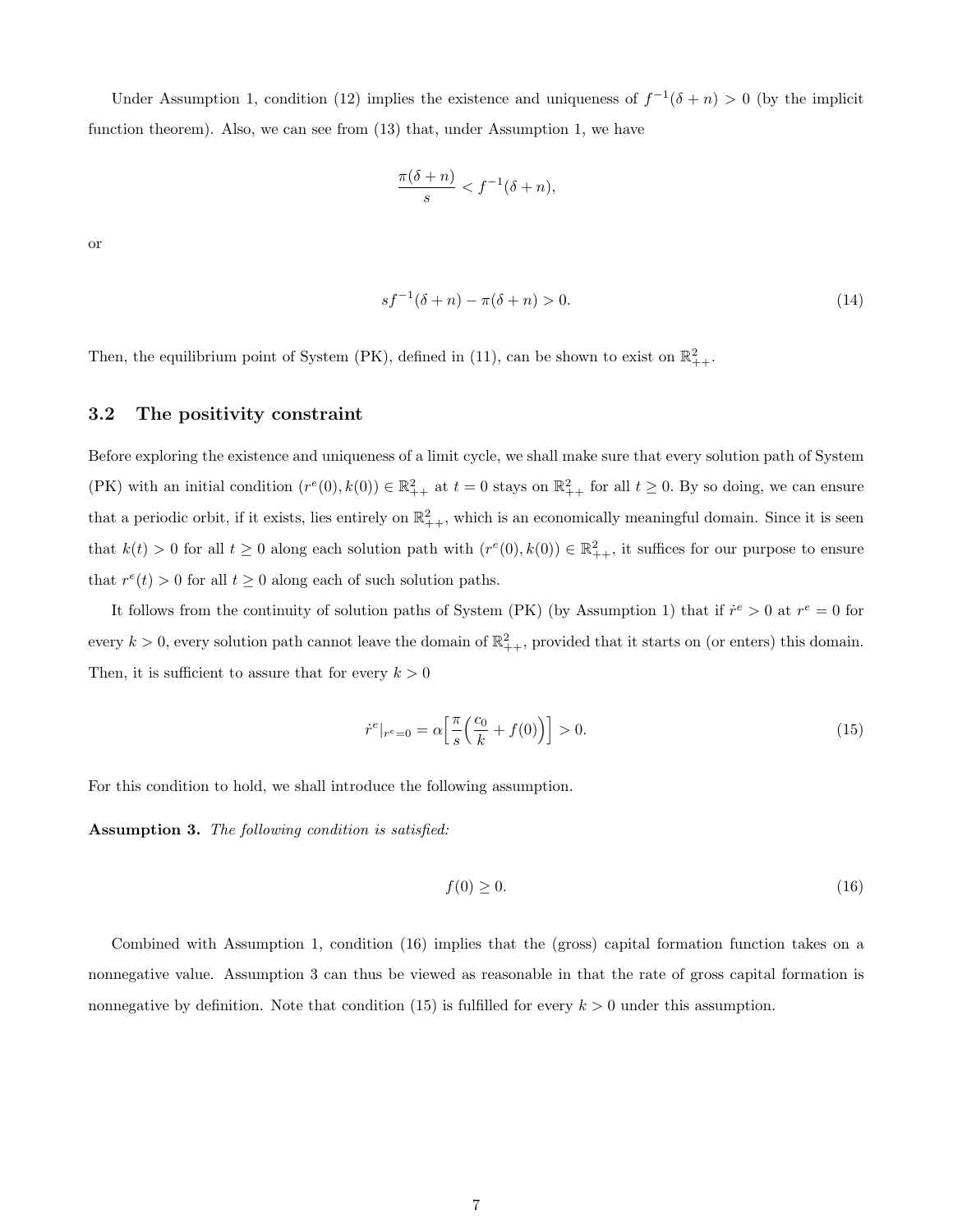### 3.3 System (PK) reformulated

We shall reformulate System (PK) as a generalized Liénard system for the sake of our analysis.<sup>8</sup> By so doing, we can easily discuss the existence and uniqueness of a limit cycle in System (PK).

For reformulation, we shall introduce the following new variables:

$$
x = r^e - r^*,\tag{17}
$$

$$
y = \ln k^* - \ln k,\tag{18}
$$

where  $(r^*, k^*)$  is defined by (11) and ln represents the natural logarithm. Since we have shown that  $k^*$  is positive under Assumptions 1 and 2 and that  $k$  is always positive along every solution path of System (PK) with  $(r^e(0), k(0)) \in \mathbb{R}^2_{++}$ , we can take the natural logarithms of  $k^*$  and of  $k$ .

We shall substitute the variables defined in  $(17)$  and  $(18)$  in System (PK) to obtain the following system:

$$
\dot{x} = \phi(y) - F(x),\tag{19}
$$

$$
\dot{y} = -g(x),\tag{20}
$$

where

$$
g(x) = f(r^* + x) - (\delta + n)
$$
\n(21)

$$
= f(f^{-1}(\delta + n) + x) - (\delta + n),
$$

$$
F(x) = \alpha \left[ x - \frac{\pi}{s} g(x) \right],\tag{22}
$$

$$
\phi(y) = \alpha \frac{sf^{-1}(\delta + n) - \pi(\delta + n)}{s} [\exp(y) - 1].
$$
\n(23)

In what follows, we shall denote the system of equations  $(19)$  and  $(20)$  with  $(21)-(23)$  by "System  $(PK^*)$ ." It is easy to see from Zeng et al. (1994) or Xiao and Zhang (2003) that System  $(\text{PK}^*)$  can be viewed as a generalized Liénard system (under some assumptions). We shall look into System (PK\*) to examine the characteristics of System (PK).

#### 3.4 Existence of a periodic orbit

We shall now explore the existence of a periodic orbit, which can be taken as a persistent growth cycle, in System  $(PK^*)$ . For this purpose, we shall first confirm the local asymptotic total instability of the unique equilibrium,<sup>9</sup> second find a (nonempty) positively invariant compact subset of  $\mathbb{R}^2$  (with respect to System  $(PK^*)$ )<sup>10</sup> and finally

<sup>&</sup>lt;sup>8</sup>For details on generalized Liénard systems, see, for example, Levinson and Smith (1942), Zeng et al. (1994) or Xiao and Zhang (2003).

<sup>&</sup>lt;sup>9</sup>We mean by the term "local asymptotic total instability" that the equilibrium point under consideration is either an unstable node or an unstable focus, i.e., that the trace and determinant of the Jacobian matrix evaluated at this equilibrium point are both positive.

 $10A$  closed (usually compact) region  $D$  is said to be positively invariant with respect to the dynamical system under consideration if every positive semi-trajectory (i.e., every solution path for  $t \ge 0$ ) of this system which starts at an arbitrary point in D will remain in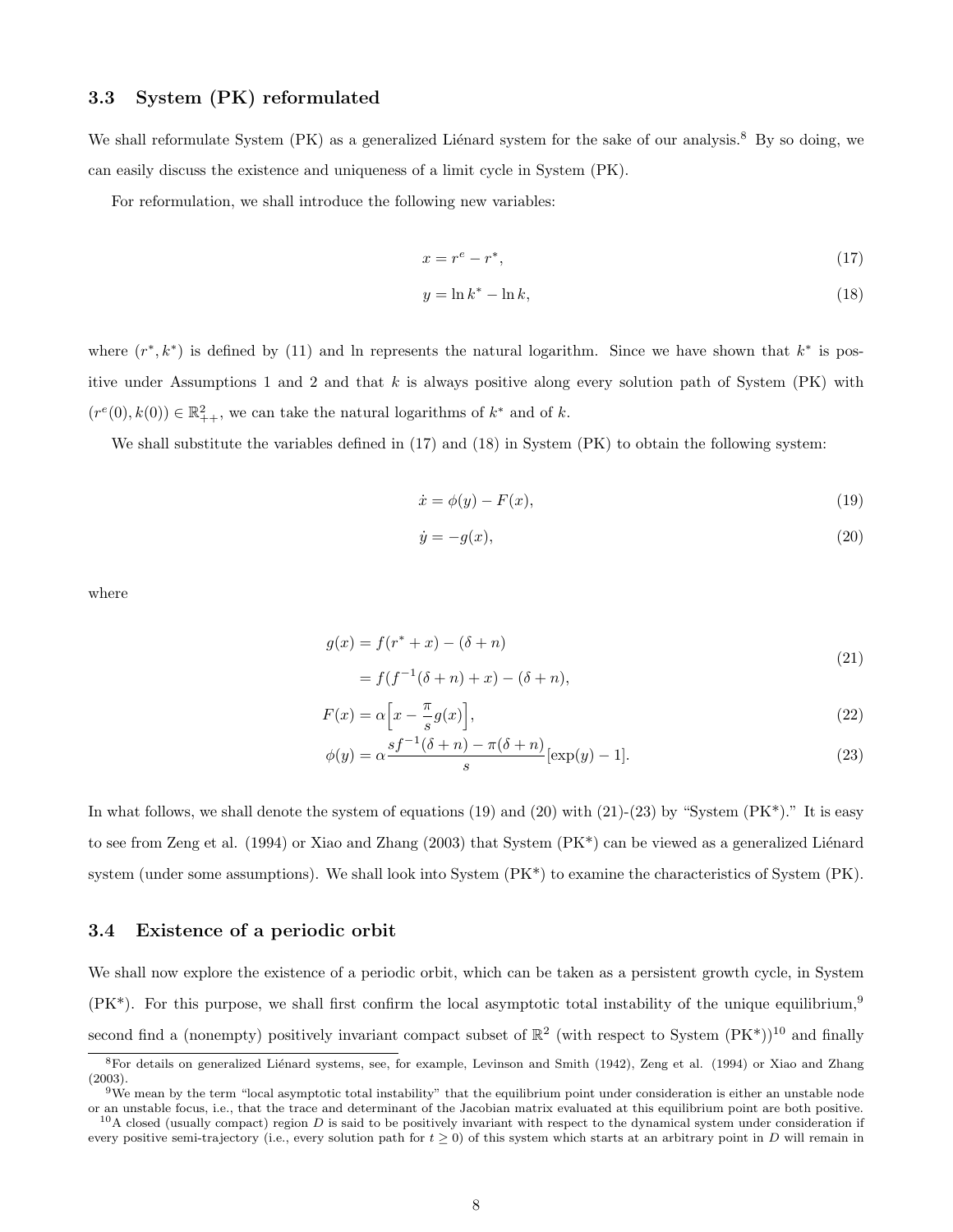apply the Poincaré-Bendixson theorem to System  $(PK^*)$ .<sup>11</sup>

To begin, we shall examine the local asymptotic stability of the unique equilibrium point of System  $(PK^*)$ ,  $(x^*y^*) = (0,0)$ . One can easily derive the Jacobian matrix of System (PK<sup>\*</sup>) evaluated at this equilibrium, denoted by  $J^*$ , as follows:

$$
J^* = \begin{pmatrix} -F'(0) & \phi'(0) \\ -g'(0) & 0 \end{pmatrix} = \begin{pmatrix} \alpha[\pi f'(f^{-1}(\delta+n)) - s]/s & \alpha[sf^{-1}(\delta+n) - \pi(\delta+n)]/s \\ -f'(f^{-1}(\delta+n)) & 0 \end{pmatrix}.
$$

The trace and determinant of  $J^*$  are given by

tr 
$$
J^* = \alpha \frac{\pi f'(f^{-1}(\delta + n)) - s}{s}
$$
,  
det  $J^* = \alpha f'(f^{-1}(\delta + n)) \frac{sf^{-1}(\delta + n) - \pi(\delta + n)}{s} > 0$ ,

where the inequality follows from  $(14)$  (derived from Assumption 2). Then, the unique equilibrium point of System  $(PK^*)$  is not a saddle point. Also, it is locally asymptotically totally unstable if the trace of  $J^*$  is positive.

For the local asymptotic total instability of the unique equilibrium, we shall make the following assumption.

Assumption 4. The following condition is satisfied:

$$
f'(f^{-1}(\delta + n)) > \frac{s}{\pi}.
$$
\n(24)

Condition  $(24)$  holds if the rate of capital formation f is sufficiently elastic to a change in the expected rate of profit  $r^e$  at the unique equilibrium. In this respect, Assumption 4 may be said to reflect the argument by Keynes (1936, chap. 22) that investment is subjected to violent fluctuations due to changes in the marginal efficiency of capital, which is represented as the expected rate of profit  $r^e$ , even in short run. Moreover, we can make some remark on this assumption in terms of the so-called Keynesian stability condition (cf. Marglin and Bhaduri 1990).<sup>12</sup> In our System (PK) or (PK<sup>\*</sup>), the Keynesian stability condition is always satisfied because the marginal propensity to invest with respect to the current income is zero. As we have observed, however, this does not imply the local asymptotic stability of the unique equilibrium. This consequence means that if investment is influenced not by the current rate of profit or of utilization but by the expected one, which is formed on the basis of the past and current ones, the Keynesian stability condition is not directly related to the stability of equilibrium.<sup>13</sup> Note that Assumption 4 implies that  $F'(0) < 0$ .

D for ever after (i.e., for all  $t > 0$ ).

<sup>&</sup>lt;sup>11</sup> For the Poincaré-Bendixson theorem, see, for example, Coddington and Levinson (1955, chap. 16).

<sup>12</sup>The Keynesian stability condition requires that the marginal propensity to invest be less than that to save.

<sup>&</sup>lt;sup>13</sup>This consequence may be consistent with Skott's (2012) argument because he pointed out from Harrod's (1939) viewpoint that, if the rate of capital formation is formalized as a function not only of the current rate of utilization but also of the past ones (as well as the past rates of capital formation), the Keynesian stability condition does not have implications for the long run stability. For recent debates on the Keynesian stability condition, see, for example, Hein et al. (2011) or Franke (2017).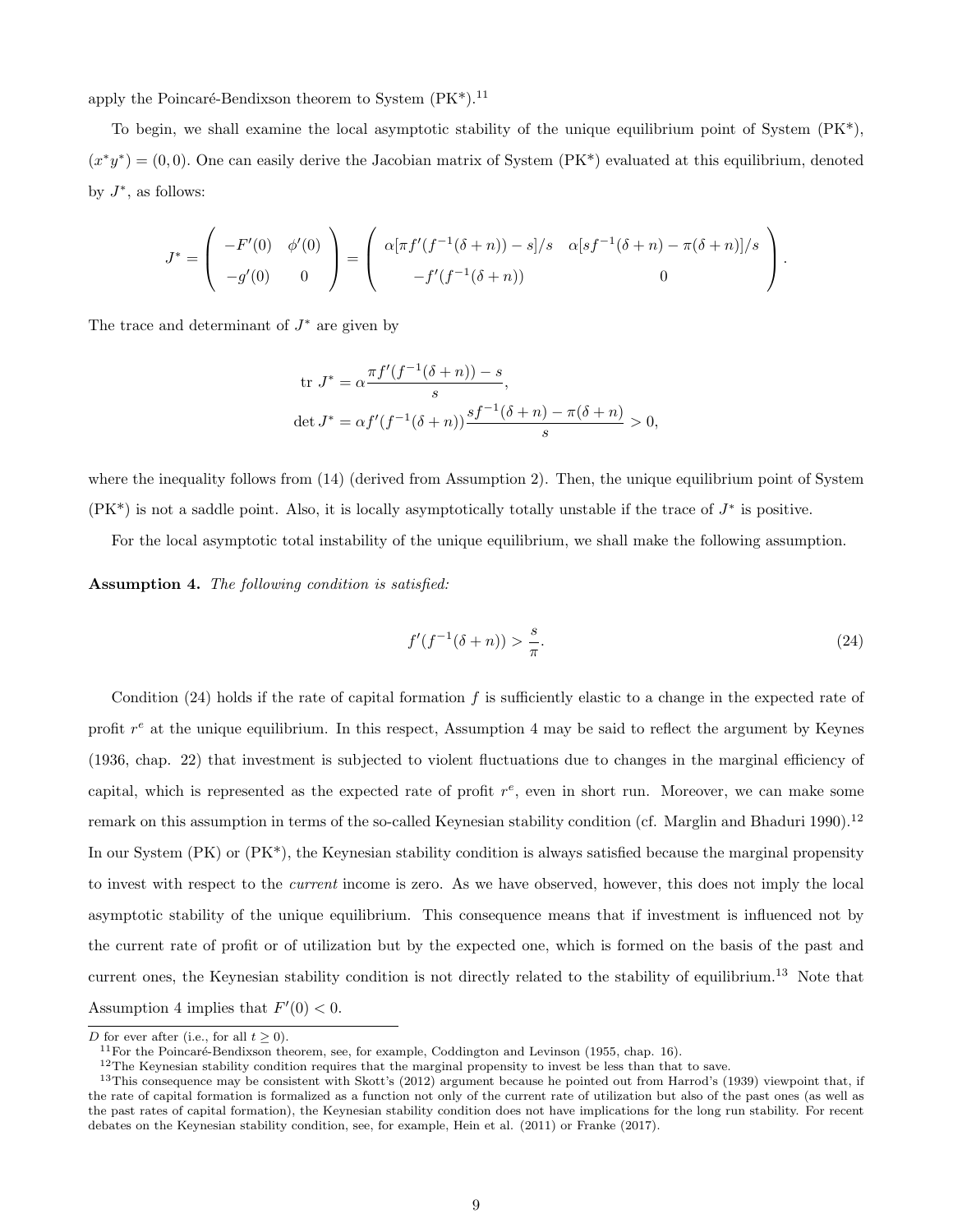Next, we shall look for a (nonempty) positively invariant compact subset of  $\mathbb{R}^2$ . For this purpose, we shall draw the phase diagram of System (PK<sup>\*</sup>). It follows from (19) and (20) that the loci of  $\dot{x} = 0$  and of  $\dot{y} = 0$  are given by  $\phi(y) = F(x)$  and by  $g(x) = 0$ , which can be reduced to  $x = 0$ , respectively. To illustrate the phase diagram, we shall introduce the following assumption about f.

Assumption 5. The following condition is satisfied:

$$
\lim_{r^e \to \infty} [sr^e - \pi f(r^e)] > sf^{-1}(\delta + n) - \pi(\delta + n). \tag{25}
$$

Furthermore, there exist exactly two real constants  $\underline{r}^e$  and  $\overline{r}^e$  with  $\underline{r}^e < \overline{r}^e$  such that the following conditions are satisfied:

$$
f'(\underline{r}^e) = f'(\overline{r}^e) = \frac{s}{\pi},\tag{26}
$$

$$
f(\overline{r}^e) < \frac{s}{\pi} \overline{r}^e. \tag{27}
$$

Mathematically, condition (25) is fulfilled if the capital formation function f is bounded, and condition (26) holds if f is a logistic (sigmoid) function (under Assumption 4).<sup>14</sup> In this sense, these conditions are not so restrictive. Moreover, as we shall see below, condition (27) ensures that the locus of  $\dot{x} = 0$  is well-defined.

We shall examine characteristics of the locus of  $\dot{x} = 0$  by making use of Assumption 5 (as well as Assumptions 1-4). To this end, we shall first take a look at the shape of the graph of  $F$ . Noting  $(11)$ ,  $(17)$  and  $(22)$ , we can obtain the following:

$$
\lim_{x \to \infty} F(x) > 0,\tag{28}
$$

Also, it follows from Assumptions 3 and 4 that

$$
F(-r^*) = -\frac{\alpha}{s} \left[ s f^{-1} (\delta + n) - (\delta + n) + s f(0) \right] < 0,\tag{29}
$$

$$
F'(0) = \alpha \frac{\pi}{s} \left[ \frac{s}{\pi} - f'(f^{-1}(\delta + n)) \right] < 0. \tag{30}
$$

Since we know  $F(0) = 0$  (from (22)), we can find from (30) that, for some sufficiently small positive  $\varepsilon$ , we have  $F(-x) > 0$  and  $F(x) < 0$  for  $x \in (0, \varepsilon)$ . Taking (28) and (29) into consideration, we can see from the continuity of  $F'(x)$  (ensured by Assumption 1) that  $F'(x) = 0$  has at least two roots  $\underline{x}' \in (-r^*, 0)$  and  $\overline{x}' > 0$ . As for  $F'(x)$ , on the other hand, condition (26) in Assumption 5 is equivalent to meaning that  $F'(x) = 0$  has exactly two real roots. Hence,  $\underline{x}'$  and  $\overline{x}'$  are all the real roots of  $F'(x) = 0$  and given by  $\underline{x}' = \underline{r}^e - r^* \in (-r^*, 0)$  and  $\overline{x}' = \overline{r}^e - r^* > 0$ . It then follows from the continuity of  $F'(x)$  and (30) that  $F'(x) < 0$  for  $x \in (\underline{x}', \overline{x}')$  and  $F'(x) > 0$  for  $x \in (-r^*, \underline{x}')$ 

<sup>14</sup>For a related model using a logistic capital formation function, see Murakami (2018).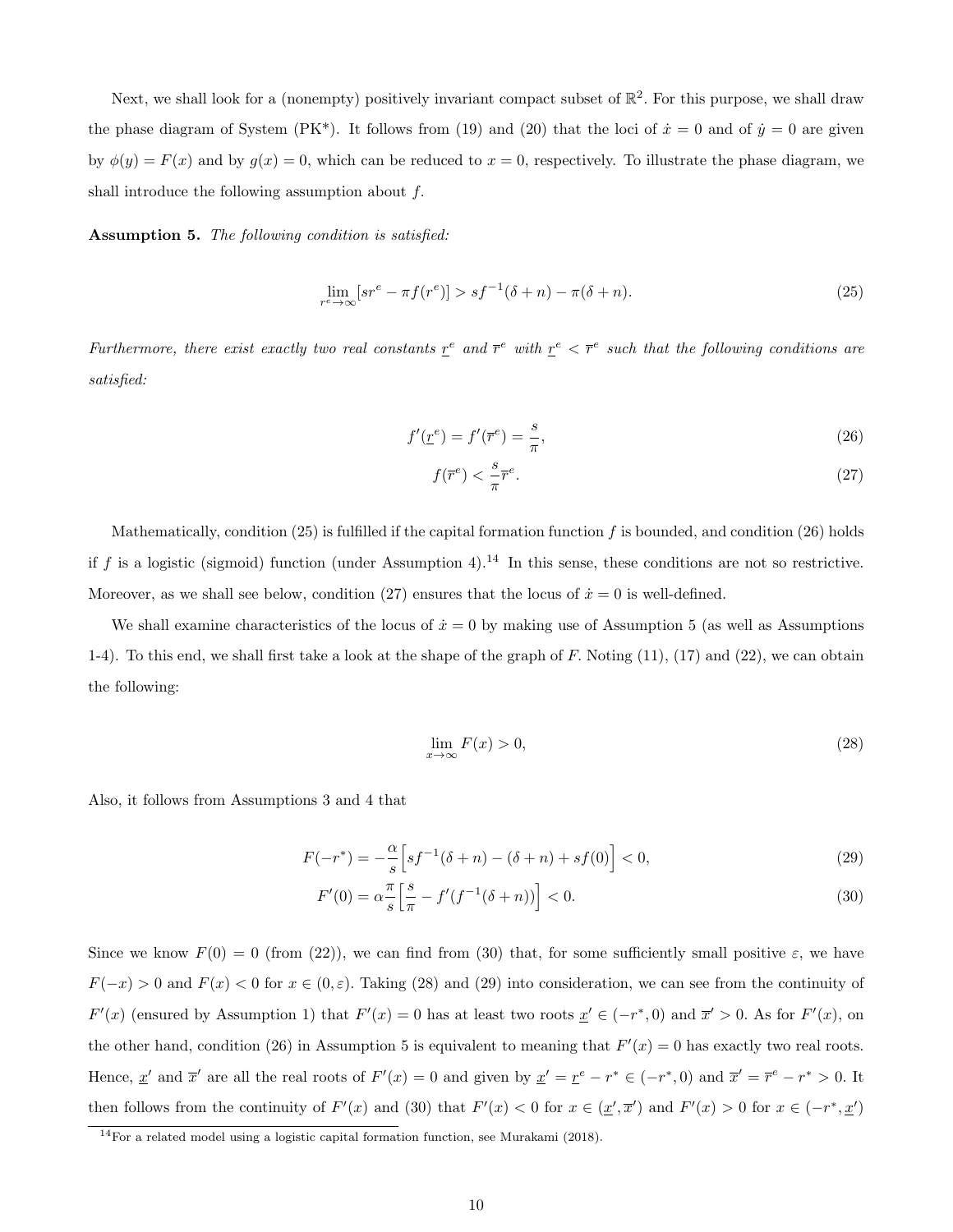or  $x > \overline{x}'$  and that  $F(\underline{x}') > 0$  and  $F(\overline{x}') < 0$ . Furthermore, it is obvious from the continuity of  $F(x)$  that  $F(x) = 0$ has two roots  $\underline{x}_0$  and  $\overline{x}_0$  besides  $x = 0$  with  $\underline{x}_0 \in (-r^*, \underline{x}')$  and  $\overline{x}_0 > \overline{x}'$ . Thus, we can draw the graph of  $F(x)$  as in figure 1.



Figure 1: Graph of  $F(x)$ 

We shall now have a closer look at the locus of  $\dot{x} = 0$ . It is easy to see from (22) and (23) that this locus is given by

$$
\alpha \frac{sf^{-1}(\delta+n) - \pi(\delta+n)}{s} [\exp(y) - 1] = \alpha \Big[ x - \frac{\pi}{s} g(x) \Big],
$$

or

$$
\exp(y) = 1 + \frac{sx - \pi g(x)}{sf^{-1}(\delta + n) - \pi(\delta + n)}.\tag{31}
$$

Then, for the locus of  $\dot{x} = 0$  to be well defined at least for  $x \geq x_0$ , it is necessary and sufficient that the right hand side of (31) is positive for  $x \ge x_0$ .<sup>15</sup> Since we know from figure 1 that the minimum of  $F(x)$  for  $x \ge x_0$  is given by  $F(\overline{x}')$ , it suffices for the locus of  $\dot{x} = 0$  being well defined that the following condition is fulfilled:

$$
1+\frac{s\overline{x}'-\pi g(\overline{x}')}{sf^{-1}(\delta+n)-\pi(\delta+n)}>0,
$$

which can, by (21), be reduced to

$$
\frac{s\overline{r}^e - \pi f(\overline{r}^e)}{s f^{-1}(\delta + n) - \pi(\delta + n)} > 0.
$$

This condition is satisfied due to (14) (by Assumption 1) and (27). Thus, the locus of  $\dot{x} = 0$  is well defined at least

<sup>&</sup>lt;sup>15</sup>For our analysis, it is sufficient that the locus of  $\dot{x} = 0$  is well defined for  $x \geq x_0$ . This requirement is vital for verifying the existence and uniqueness of a limit cycle in System (PK\*).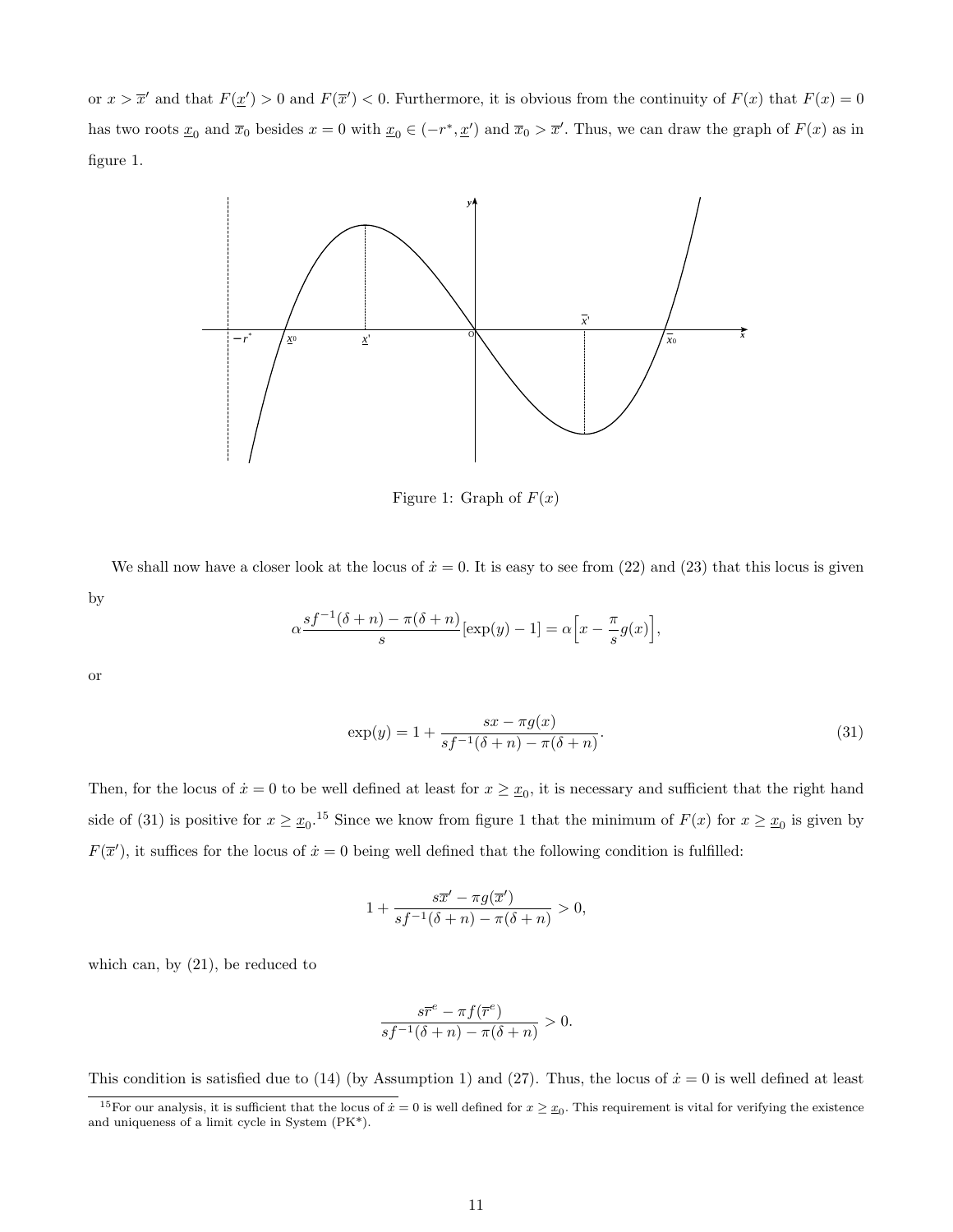for  $x \geq \underline{x}_0$ .

Therefore, the phase diagram of System (PK\*) can be drawn as in figure 2.



Figure 2: Phase diagram of System (PK\*)

Now we are in a position to detect a (nonempty) positively invariant compact subset of  $\mathbb{R}^2$ . To begin, we shall consider the solution path of System  $(PK^*)$  with  $(x(0), y(0)) = (-r^*, 0)$ , denoted by  $(SP1)$ .<sup>16</sup> We shall below prove that (SP1) reaches the y-axis on the positive part at some (finite) nonnegative t (for the first time). To this end, we shall first confirm that  $\dot{x} > 0$  along (SP1) before it intersects with the y-axis on the positive part for the first time.<sup>17</sup> It is seen from (19) and (20) that for  $x < 0$ , along the locus of  $\dot{x} = 0$ ,

$$
\frac{d}{dt}\dot{x}|_{\dot{x}=0} = [\phi'(y)\dot{y} - F'(x)\dot{x}]|_{\dot{x}=0} = -g(x)\phi'(y) > 0,
$$

where the inequality follows from the fact that  $g(x) < 0$  for  $x < 0$ . It then follows from the continuity of solution paths that solution paths of System (PK\*) cannot cross the locus of  $\dot{x} = 0$ , if they stay on the domain of  $x < 0$  and start on the domain of  $\dot{x} > 0$ . Thus, we can confirm the desirable fact because  $(x(0), y(0)) = (-r^*, 0)$  lies on the domain of  $\dot{x} > 0$  (cf. Assumption 3).

We shall next verify that (SP1) crosses the line of  $x = x'$  from left to right at some nonnegative t. For this purpose, we shall suppose, for the sake of contradiction, that (SP1) stays on the domain of  $x \in [-r^*, \underline{x}']$  for all  $t \geq 0.18$  Then, we have  $g(x) \leq g(\underline{x}') < 0$  and  $F(x) \leq F(\underline{x}')$  for  $x \in [-r^*, \underline{x}']$  because  $g'(x) > 0$  and  $F'(x) > 0$ for  $x \in [-r^*, \underline{x}']$ . Hence, we can obtain the following inequalities for all  $t \geq 0$  along (SP1) under our hypothetical

<sup>&</sup>lt;sup>16</sup>Note that the existence or uniqueness of (SP1) is not guaranteed at this stage. In what follows, we shall suppose that (SP1) exists until it reaches the y-axis on the positive part for the first time, discuss characteristics of an arbitrary  $(SPI)$  and then establish the existence and uniqueness of it.

<sup>&</sup>lt;sup>17</sup>Note that, at this stage, we do not rule out the possibility that (SP1) never reaches the y-axis for  $t > 0$ .

<sup>&</sup>lt;sup>18</sup>Note that, by Assumption 3, solution paths of System (PK) cannot leave the domain of  $x \geq -r^*$  once they enter this domain.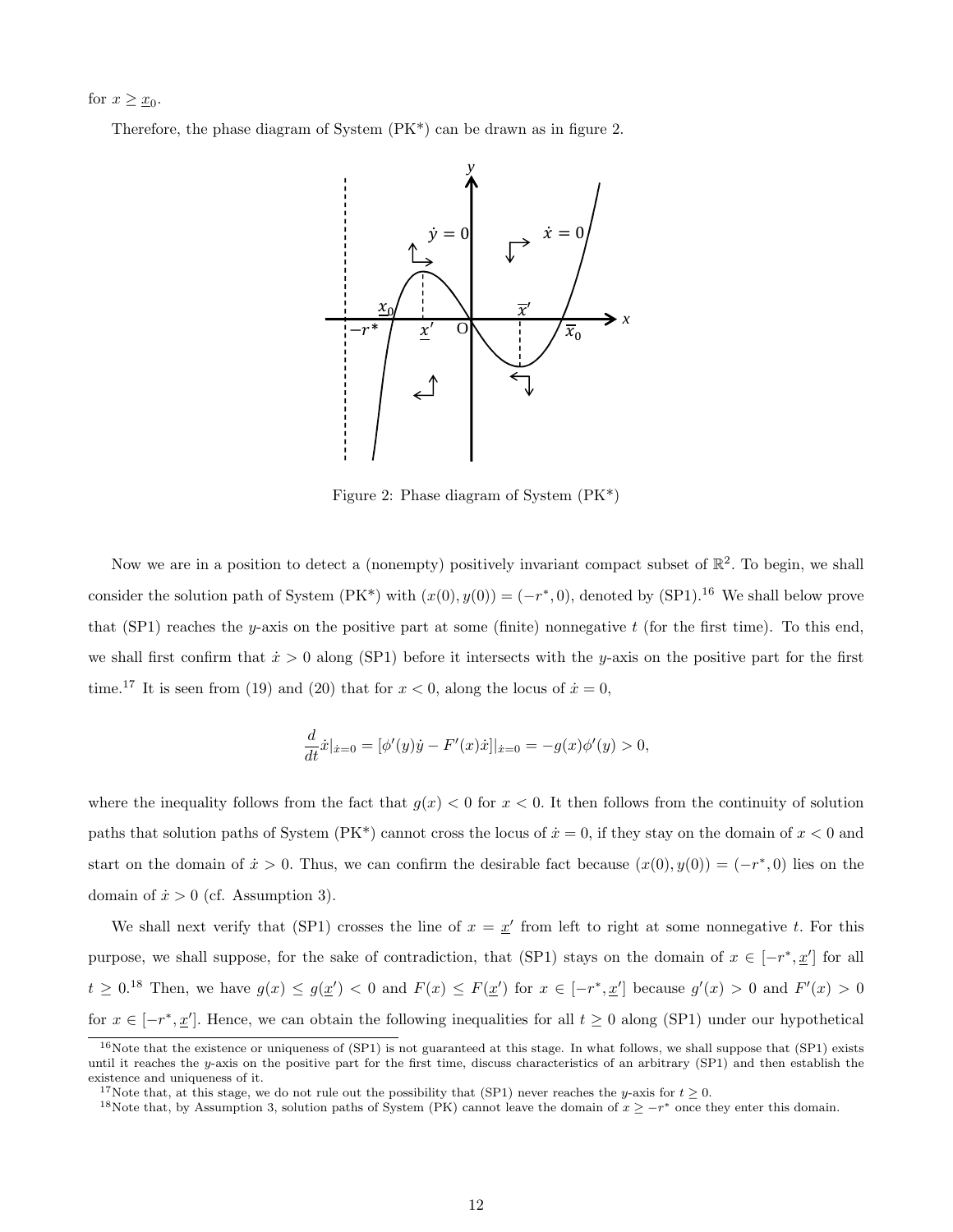assumption:

$$
\dot{x} \ge \phi(y) - F(\underline{x}'),\tag{32}
$$

$$
\dot{y} \ge -g(\underline{x}') > 0. \tag{33}
$$

Also, because of  $\phi(0) = 0$ ,  $\phi'(y) > 0$  and  $\phi(y) \to \infty$  as  $y \to \infty$  due to (23) and of  $F(\underline{x}') > 0$ , there exists a unique positive  $y_1$  such that  $\phi(y_1) = F(\underline{x}') + 1$ . It follows from (33) that along (SP1)

$$
y(t) \ge y(0) - g(\underline{x}')t = -g(\underline{x}')t.
$$

Hence, we have  $y(t) \ge y_1$  for  $t \ge t_1 \equiv -y_1/g(\underline{x}') > 0$  along (SP1). Then, we can find from (32) that for  $t \ge t_1$ 

$$
\dot{x} \ge \phi(y) - F(\underline{x}') \ge \phi(y_1) - F(\underline{x}') = 1.
$$

Since (SP1) stays on the domain of  $x \in [-r^*, \underline{x}']$  for all  $t \ge 0$  (by assumption), we have  $x(t_1) \ge -r^*$  and

$$
\dot{x}(t) \ge x(t_1) + (t - t_1) \ge -r^* + (t - t_1).
$$

Then, we have  $x(t) > \underline{x}'$  for  $t > t_2 \equiv t_1 + (\underline{x}' + r^*)$ . But this contradicts our hypothesis. Thus, we can prove that (SP1) must cross the line of  $x = \underline{x}'$  from left to right by the time of  $t = t_2$ .

We shall then show that (SP1) reaches the y-axis on the positive part after it crosses the line of  $x = \underline{x}'$  at  $t = t_3$ (where  $t_3 \le t_2$ ). Since  $\dot{x} > 0$  along (SP1) before it reaches the y-axis on the positive part, we have  $x(t) \ge \underline{x}'$  for  $t \geq t_3$  before it reaches the y-axis. Thus, we shall assume, for the sake of contradiction, that (SP1) stays on the domain of  $x \in [\underline{x}', 0)$  for all  $t \ge t_3$ . Then, (SP1) remains on the domain of  $x \in [\underline{x}', 0]$  (but never reaches the y-axis) for  $t \ge t_3$ . Since  $\dot{x} > 0$  at  $t = t_3$  along (SP1), we have  $\dot{x}(t_3) \equiv \Delta > 0$ . Because  $F'(x) \le 0$  and  $\dot{y} = -g(x) > 0$  for  $x \in [\underline{x}', 0]$  (cf. figure 1), we can see that along (SP1), for  $t \ge t_3$ 

$$
\frac{d}{dt}\dot{x} = \phi'(y)\dot{y} - F'(x)\dot{x} \ge 0.
$$

Then, we can see that, along (SP1), for  $t \ge t_3$ 

$$
\dot{x}(t) \ge \dot{x}(t_3) = \Delta,
$$

or

$$
x(t) \ge x(t_3) + \Delta(t - t_3) = \underline{x}' + \Delta(t - t_3).
$$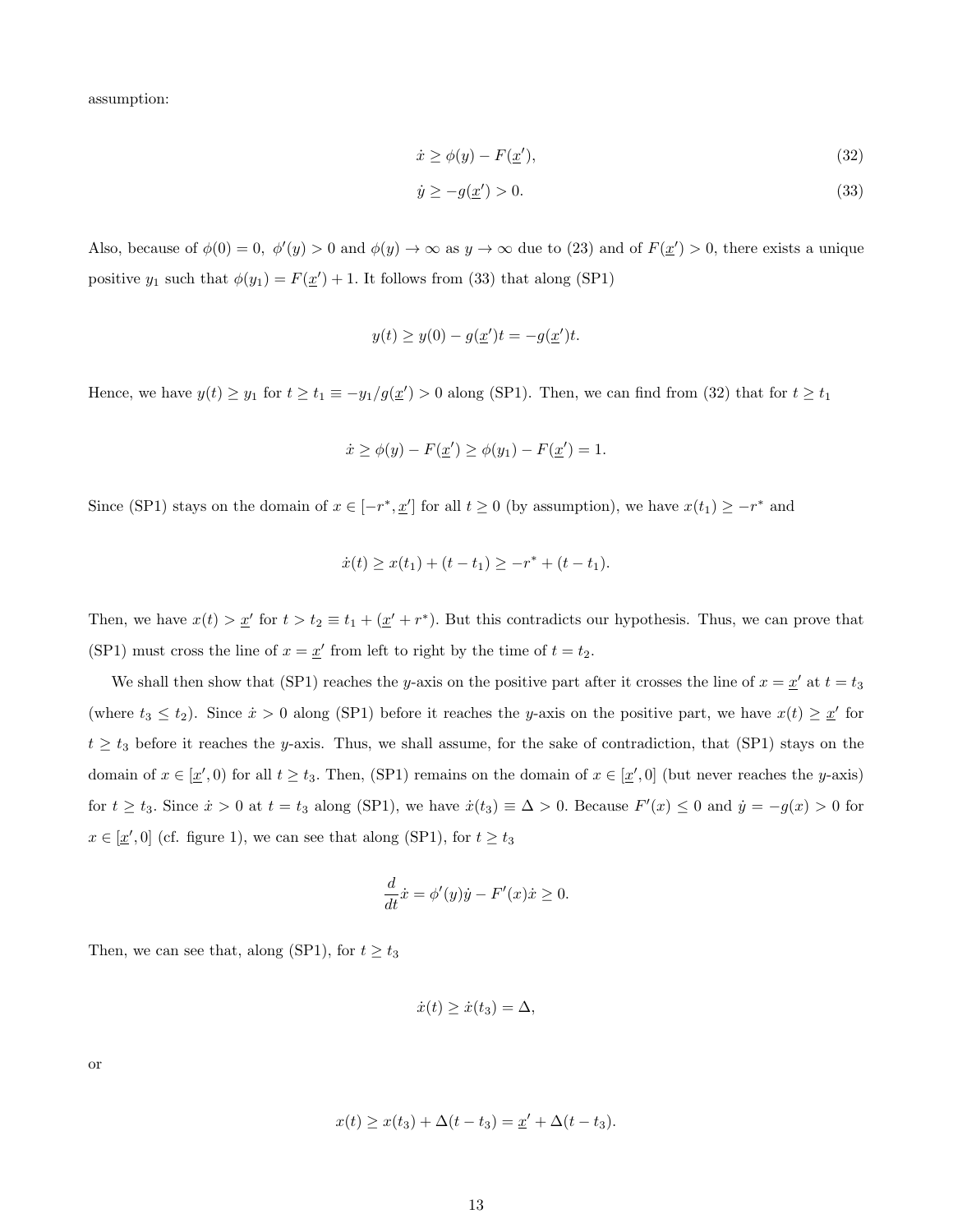Therefore, (SP1) must reach the y-axis (on the positive part) by the time of  $t = t_4 \equiv t_3 - \frac{x'}{\Delta}$ . This is, of course, a contradiction. Hence, (SP1) can be shown to reach the y-axis on the positive part by the time of  $t = t_4$  after it crosses the line of  $x = \underline{x}'$ .

We shall now make sure that  $(SP1)$  uniquely exists at least until it reaches the y-axis for the first time. Because of  $0 \leq \dot{y} \leq -g(r^*)(>0)$  along (SP1) for  $t \in [0, t_4]$ , we have  $0 \leq y(t) \leq y_{\#} = -g(r^*)t_4$  for  $t \in [0, t_4]$ , along (SP1). Then, every (SP1), if it exists, stays on the following (nonempty) compact rectangular domain  $D_1$  for  $t \in [0, t_4]$ :

$$
D_1 \equiv \{(x, y) \in \mathbb{R}^2 : x \in [-r^*, 0], y \in [0, y_{\#}]\}.
$$

Since g, F and  $\phi$  are all continuously differentiable on  $D_1$  (by Assumption 16) and  $D_1$  is a compact convex subset of  $\mathbb{R}^2$ , it follows from the mean value theorem that there exists a positive constant M such that for every  $(x', y'), (x'', y'') \in D_1^{19}$ 

$$
|[\phi(y'') - F(x'')] - [\phi(y') - F(x')]| + |g(x'') - g(x')| \le M(|x'' - x'| + |y'' - y'|).
$$

Hence, System (PK<sup>\*</sup>) satisfies the Lipschitz condition (cf. Coddington and Levinson 1955, chap. 1) on  $D_1$  (for all  $t \ge 0$ ). It then follows from the argument on continuation of solution paths (cf. Coddington and Levinson 1955, p. 15, Theorem 4.1) that the existence and uniqueness of a solution path of System (PK\*) can be obtained as long as it stays on  $D_1$ . Therefore, (SP1) exists and is unique until it reaches the y-axis for the first time. Let  $Q(0, y_q)$  be the (first) intersection point of the unique (SP1) and the y-axis on the positive part, where  $0 < y_q \le y_{\#}$ . Also, let  $R(x_r, y_q)$  be the intersection point of the locus of  $\dot{x} = 0$  and the line through Q parallel with the x-axis.<sup>20</sup>

We shall next consider the solution path of System  $(PK^*)$  with  $(x(0), y(0)) = (x_r, 0)$ , denoted by (SP2). By a method similar to the above, we can verify that  $(SP2)$  exists and is unique (at least) until it reaches the y-axis on the negative part for the first time and that it must reach the y-axis on the negative part at some finite nonnegative time t. Let  $T(0, y_t)$  be the (first) intersection point of (SP2) and the y-axis on the negative part, where  $y_t$  is a negative constant.

Now we can proceed to detect a (nonempty) positively invariant compact subset of  $\mathbb{R}^2$ . Define the points  $P(-r^*,0)$ ,  $S(x_r,0)$  and  $U(-r^*,y_t)$  and let the arcs of PQ and ST represent (SP1) and (SP2), discussed above, respectively. Then, we can construct the (nonempty) compact subset of  $\mathbb{R}^2$  enclosed by the arcs of PQ and ST and the line segments of QR, RS, TU and UP, as in figure 3. We shall denote this subset by  $D$ . We can see that  $D$  is positively invariant as follows. By the uniqueness of (SP1) and (SP2), no solution paths of System (PK\*) which start from inside of D at  $t = 0$  can cross the arc of PQ or of ST. Also, we have  $\dot{y} \le 0$  along QR,  $\dot{x} \le 0$  along RS,  $\dot{y} \ge 0$  along TU and  $\dot{x} > 0$  along UP. Then, no solution paths of System (PK\*) can leave D if they enter this

<sup>&</sup>lt;sup>19</sup>Murakami (2014) proved in details that the Lipschitz condition is satisfied on a compact rectangular subset of  $\mathbb{R}^n$  if all the functions are continuously differentiable on this subset.

<sup>&</sup>lt;sup>20</sup>Since the locus of  $\dot{x} = 0$  is given by (31), we can find from (28) (and figure 1) that such a positive  $x_r$  exists and is unique.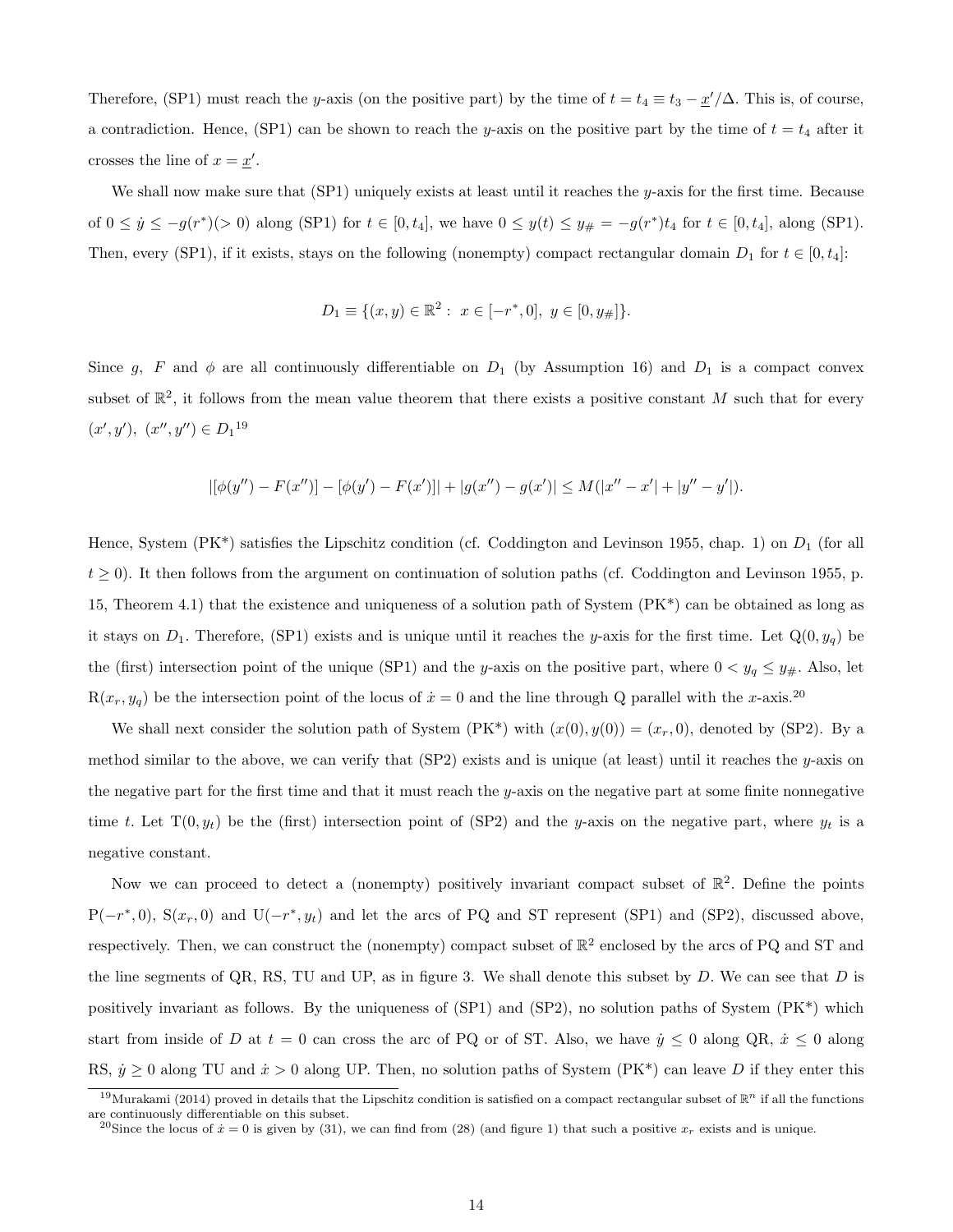domain.



Figure 3: Positively invariant subset D

Thus, we are ready to establish the existence of a periodic orbit in System (PK) or (PK\*) by way of the Poincaré-Bendixson theorem.

**Proposition 1.** Let Assumptions 1-5 hold. Then, System (PK) has at least one periodic orbit on  $\mathbb{R}^2_{++}$ .

Proof. To prove this proposition, it suffices to verify the existence of a periodic orbit which lies entirely on the domain of  $x > -r^*$  in System (PK<sup>\*</sup>).

To apply the Poincaré-Bendixson theorem (cf. Coddington and Levinson 1955, chap.16), we shall first confirm the uniqueness of a solution path of System ( $PK^*$ ) on  $D^{21}$ . For this purpose, we shall construct the (nonempty) compact rectangular domain  $D_2$  as follows:

$$
D_2 \equiv \{(x, y) \in \mathbb{R}^2 : x \in [-r^*, x_r], y \in [y_t, y_q]\},\
$$

where  $Q(0, y_q)$ ,  $R(x_r, y_q)$  are T $(0, y_t)$  are defined above.<sup>22</sup> Since  $D_2$  is a a compact rectangular domain, we can verify in the same way as above that System  $(PK^*)$  satisfies the Lipschitz condition on  $D_2$ . Then, every solution path of System  $(PK^*)$  is unique (with respect to an initial condition) provided that it stays on  $D_2$ . Hence, the uniqueness of a solution path follows on D.

Since the unique equilibrium point of System (PK\*) is locally asymptotically totally unstable (by Assumption 4), we can enclose the equilibrium point by a sufficiently small rectangle such that no solution paths of System (PK\*) can enter the interior of this rectangle once they leave it. We can also construct a (nonempty) positively

<sup>&</sup>lt;sup>21</sup>Since g, F and  $\phi$  are all continuously differentiable and D is a positively invariant compact subset of  $\mathbb{R}^2$ , we can prove that if  $(x(0), y(0)) \in D$ , the solution path of  $(PK^*)$  exists on D for all  $t \geq 0$ . (cf. Coddington and Levinson 1955, chap. 1).

 $^{22}$ As we have seen, these points are uniquely determined.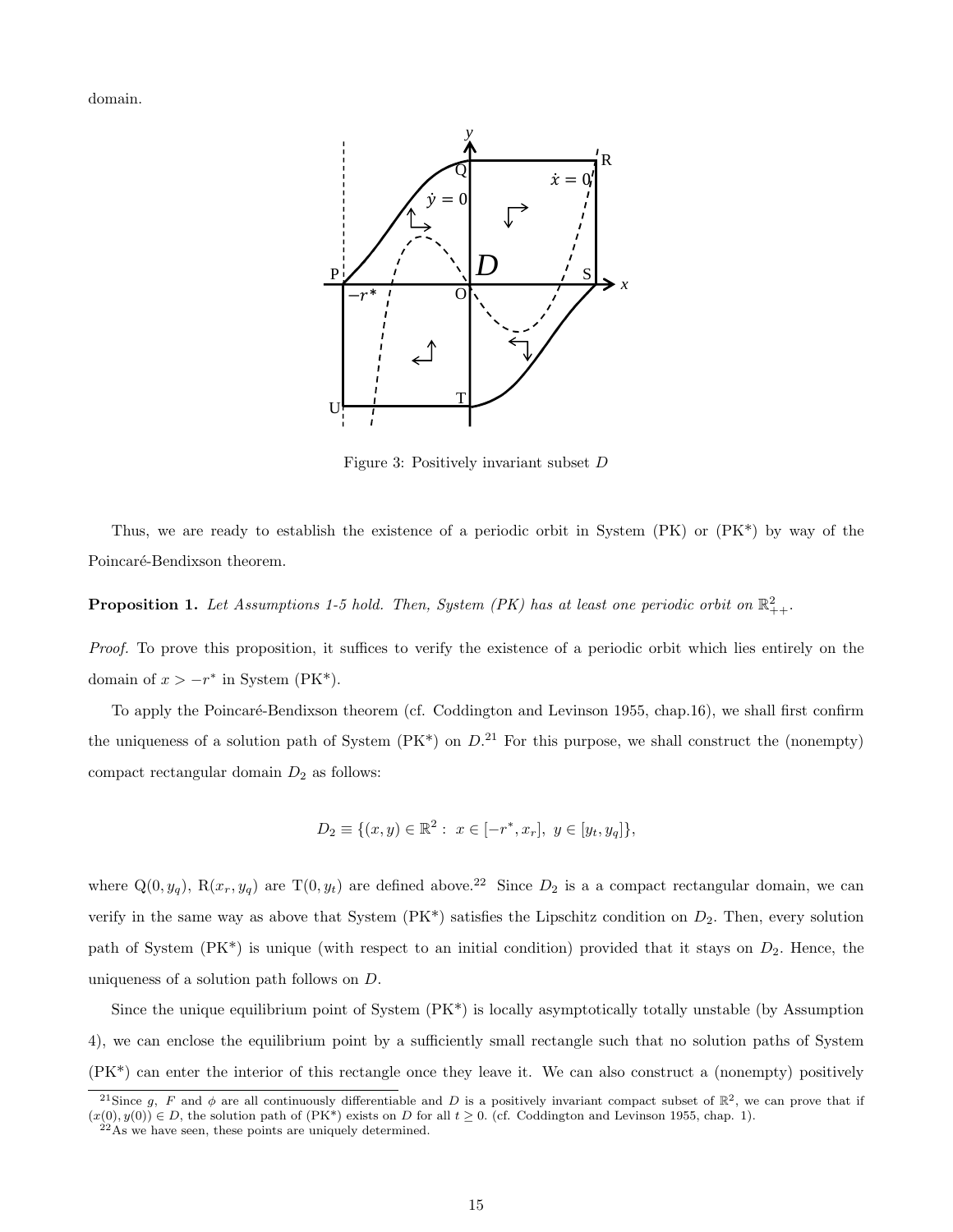invariant compact domain  $D^*$  by eliminating the interior of the small rectangle from D. Because the positively invariant domain  $D^*$  contains no equilibrium point, we can apply the Poincaré-Bendixson theorem (cf. Coddington and Levinson 1955, chap.16) to System ( $PK^*$ ) on  $D^*$  to draw the conclusion that a periodic orbit of System ( $PK^*$ ) exists on  $D^*$ . Due to  $\dot{x} > 0$  along the line of  $x = -r^*$  (by Assumption 3), such a periodic orbit cannot intersect with this line and lies entirely on the domain of  $x > -r^*$ .  $\Box$ 

Proposition 1 guarantees the existence of a periodic orbit in our post Keynesian System (PK). This implies that a persistent and periodic "growth cycle" can be observed in System (PK). Along such a growth cycle, the expected rate of profit  $r^e$  and per capital capital stock k are subjected to persistent cyclical fluctuations, and so is the output-capital ratio  $u$  due to (5). Since the size of population  $N$  changes at a constant rate, aggregate capital stock  $K = kN$  fluctuates around its trend value  $k^*N(t)$ , and so aggregate income  $Y = ukN(t)$  also fluctuates around its trend value  $u^*k^*N(t)$ , where  $u^*$  is obtained by putting  $r^e = r^*$  and  $k = k^*$  in (5). In this respect, our growth cycle may be said to describe economies growing (or shrinking) over persistent cyclical fluctuations.

We shall add some remarks on growth cycles in our System (PK) from a Keynesian viewpoint. As is well known, Keynes (1936, chap. 22) attributed the main cause of business cycles to violent fluctuations of the marginal efficiency of capital, which can be identified with the expected rate of profit  $r^e$ . Our conclusion on the presence of persistent growth cycles is consistent with his argument because changes in  $r^e$  do give rise to persistent cyclical economic fluctuations. In this sense, it may be maintained that our post Keynesian system (PK) can properly describe the phenomenon of business cycles based upon the Keynesian theory.<sup>23</sup>

#### 3.5 Uniqueness of a limit cycle

Now that the existence of a periodic orbit is ensured in System (PK), we shall examine the "uniqueness" of it. If this uniqueness obtains, the unique periodic orbit does represent the only (feasible) growth cycle in our system (and mathematically, it is a limit cycle).<sup>24</sup> To derive a sufficient condition for the uniqueness, we shall continue to investigate properties of System (PK\*) instead of those of System (PK). Specifically, we shall make use of the theorem established by Xiao and Zhang (2003), which is reproduced as Theorem 1 in Appendix.<sup>25</sup>

We can easily find that Assumptions 6 and 7, required in Theorem 1, are fulfilled in System (PK\*), by setting  $\underline{x} = -r^* = -f^{-1}(\delta + n), \ \overline{x} = \infty, \ \underline{y} = -\infty \text{ and } \overline{y} = \infty \text{ (if } \underline{x}_0 \text{ and } \overline{x}_0 \text{ are defined as in the previous section). Thus, to$ 

 $^{23}$ Our consequence is consistent with Benassy's (1984) one in that a persistent business cycle (or a periodic orbit) can be generated if the effect of changes in the expected level of aggregate demand is strong enough. Note that his analysis was a short-term one, while ours is a long-term one.

 $^{24}$ In economics, a limit cycle is often confused with a periodic orbit. Mathematically, however, not every periodic orbit is a limit cycle. Indeed, a limit cycle is a periodic orbit such that some other solution path has it as an  $\alpha$  or  $\omega$  limit set, i.e., that the former converges to the latter as  $t \to \infty$  or as  $t \to -\infty$ . (cf. Coddington and Levinson 1955, pp. 391-392; Hirsch and Smale 1974, p. 250). For example, all solution paths, except for those whose initial condition is an equilibrium point, of Lotka-Volterra systems, which Goodwin (1967) employed in presenting a model of growth cycle, are periodic orbits but none of them is a limit cycle (cf. Hirsch and Smale 1974, p. 252, Theorem 3). If the number of periodic orbits is finite, on the other hand, all of them are necessarily (either stable or unstable) limit cycles (on two-dimensional differential equations).

 $^{25}$ Precisely speaking, Theorem 1 is a slightly modified version of Xiao and Zhang's (2003) theorem, which was presented by Murakami (2018).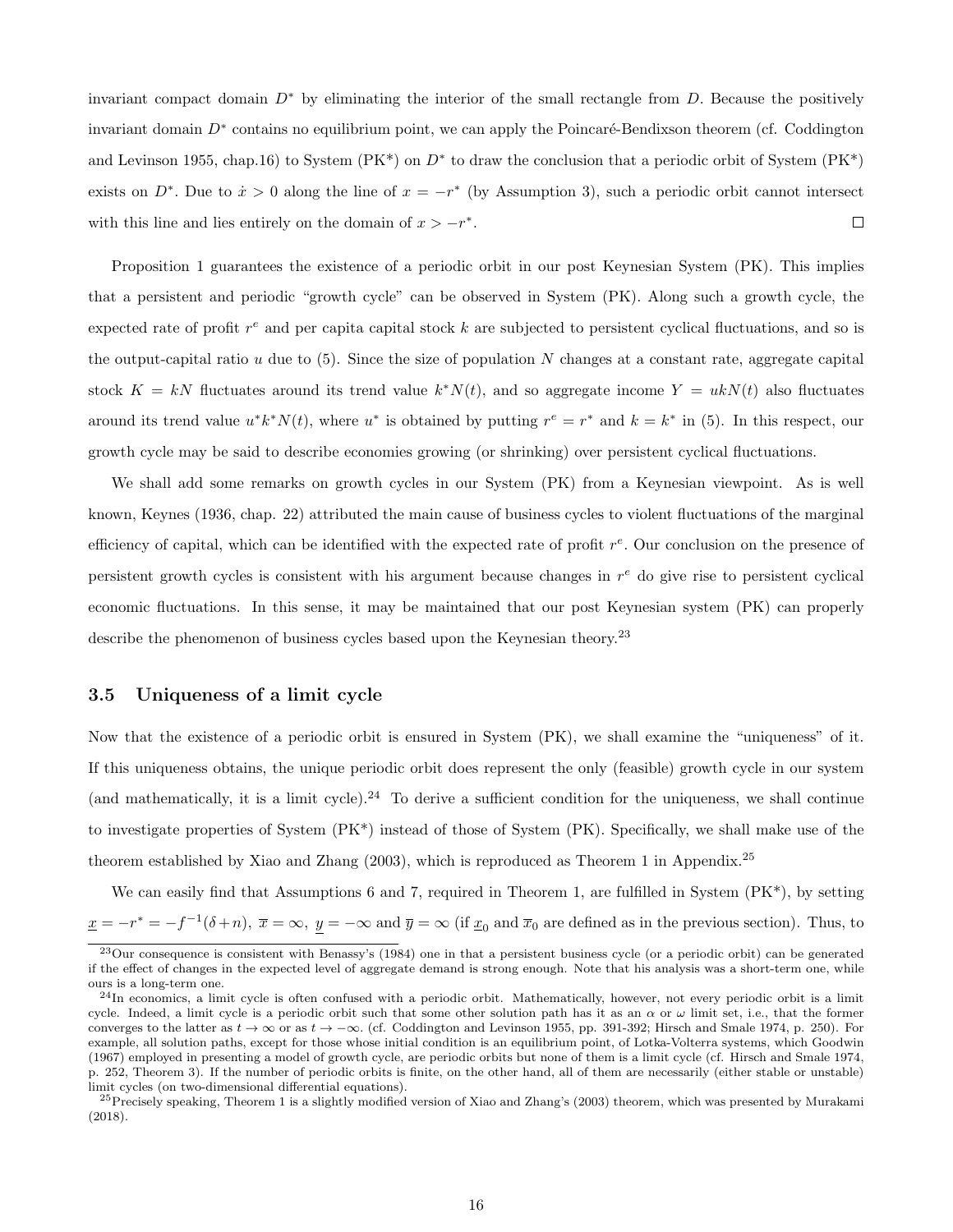guarantee the uniqueness of a limit cycle, we only have to examine under what condition the remaining hypothesis for Theorem 1, or Assumption 8, is satisfied.

Now we shall see if Assumption 8 is fulfilled in System  $(PK^*)$ . As we have confirmed in the previous section, the locus of  $\phi(y) = F(x)$ , given by (31), is well defined at least on  $[\underline{x}_0, \overline{x}_0]$  (by Assumption 5). Then, in what follows, we shall detect a sufficient condition for condition (44) to hold. Since we have  $\underline{x}' \in [\underline{x}_0, 0]$  and  $\overline{x}' \in [0, \overline{x}_0]$ , condition  $(44)$  holds if the following condition is fulfilled:<sup>26</sup>

$$
\begin{cases}\nG(\overline{x}') + \Phi(\phi^{-1}(F(\overline{x}'))) \ge G(\underline{x}_0), \text{ if } G(\underline{x}_0) \ge G(\overline{x}_0), \\
G(\underline{x}') + \Phi(\phi^{-1}(F(\underline{x}'))) \ge G(\overline{x}_0), \text{ if } G(\overline{x}_0) > G(\underline{x}_0),\n\end{cases}
$$

or

$$
\begin{cases}\n\Phi(\phi^{-1}(F(\overline{x}'))) \ge G(\underline{x}_0) - G(\overline{x}'), \text{ if } G(\underline{x}_0) \ge G(\overline{x}_0), \\
\Phi(\phi^{-1}(F(\underline{x}'))) \ge G(\overline{x}_0) - G(\underline{x}'), \text{ if } G(\overline{x}_0) > G(\underline{x}_0).\n\end{cases}
$$
\n(34)

One can easily see that the inverse of  $\phi$  is given by (23) as

∢

$$
\phi^{-1}(y) = \ln\left(1 + \frac{sy}{sf^{-1}(\delta + n) - \pi(\delta + n)}\right)
$$

It then follows from (22) that

$$
\phi^{-1}(F(x)) = \ln\left(1 + \frac{sx - \pi g(x)}{sf^{-1}(\delta + n) - \pi(\delta + n)}\right).
$$
\n(35)

.

On the other hand, we can easily calculate the following:

$$
\Phi(y) = \int_0^y \phi(s)ds = \alpha \frac{sf^{-1}(\delta + n) - \pi(\delta + n)}{s} [\exp(y) - y - 1].
$$
\n(36)

By substituting (35) in (36), we obtain

$$
\Phi(\phi^{-1}(F(x))) = \alpha \frac{sf^{-1}(\delta + n) - \pi(\delta + n)}{s} \Big[ \frac{sx - \pi g(x)}{sf^{-1}(\delta + n) - \pi(\delta + n)} - \ln\Big(1 + \frac{sx - \pi g(x)}{sf^{-1}(\delta + n) - \pi(\delta + n)}\Big) \Big] \n= \alpha \frac{sf^{-1}(\delta + n) - \pi(\delta + n)}{s} [z - \ln(1 + z)],
$$
\n(37)

where  $z = [sx - \pi g(x)]/[sf^{-1}(\delta + n) - \pi(\delta + n)]$ . Since  $sx - \pi g(x) = sF(x)/\alpha$  is not equal to 0 for  $x = x'$  or for  $x = \overline{x}'$  (cf. figure 1) and we have  $z > \ln(1+z)$  for  $z \neq 0$  (provided that  $z > -1$ ), we can immediately find from (37) that  $\Phi(\phi^{-1}(F(\underline{x}')))$  and  $\Phi(\phi^{-1}(F(\overline{x}')))$  are both positive. Moreover,  $\underline{x}'$  and  $\overline{x}'$  are both determined independently from the value of  $\alpha$  because they are roots of  $F'(x) = 0$  or  $g'(x) = s/\pi$ . Hence, the left hand side of (34) is positive

<sup>&</sup>lt;sup>26</sup>Because of  $\phi'(y) > 0$  (cf. (23)), the function  $\phi^{-1}(F(x))$  can be defined at least for  $x \in [\underline{x}_0, \overline{x}_0]$  (by Assumption 5).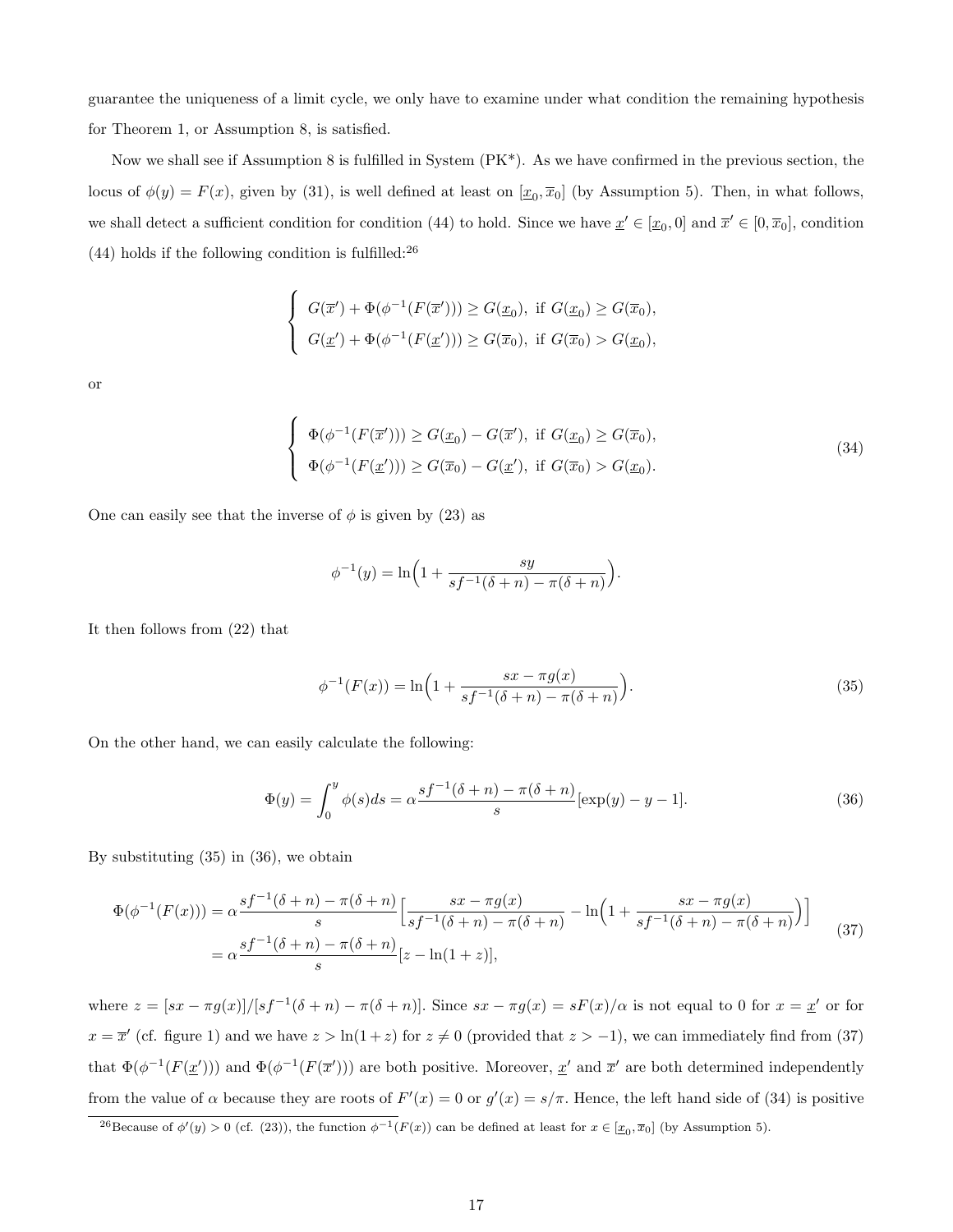and proportionate to  $\alpha$  in both cases. On the other hand, the right hand side of (34) is independent from  $\alpha$  because  $x_0$  and  $\overline{x}_0$  are both determined, independently from  $\alpha$ , by  $F(x) = 0$  or  $sx = \pi g(x)$ . Therefore, one can, by taking sufficiently large  $\alpha$ , make the left hand side of (34) as large as one likes while fixing the value of the right hand side. Thus, we can argue that condition (34) is satisfied for  $\alpha$  sufficiently large.

Now we are ready to present the following pleasant conclusion on the uniqueness of a limit cycle.

**Proposition 2.** Let Assumptions 1-5 hold. If  $\alpha$  is sufficiently large, System (PK) has a unique limit cycle on  $\mathbb{R}^2_{++}$ , and it is (periodically) stable.

*Proof.* Since we have already shown in Proposition 1 the existence of a periodic orbit on  $\mathbb{R}^2_{++}$  in System (PK), it suffices to prove the uniqueness and stability of a limit cycle (or of a periodic orbit) in System  $(PK^*)$ . As we have observed above, Assumptions 6-8 are fulfilled in System  $(PK^*)$  for  $\alpha$  sufficiently large. Then, we can obtain the conclusion of this proposition.  $\Box$ 

According to Proposition 2, the uniqueness (and stability) of a limit cycle obtains in System (PK) if  $\alpha$  is large enough. Put in a different way, the state of the economy under consideration, represented by  $(r^e, k)$ , converges to the unique growth cycle with the passage of time (provided that the initial condition of  $(r^e, k)$  is not  $(r^*, k^*)$  and that variations in these variables are bounded over time).<sup>27</sup> This is a strong conclusion in that if the revision speed of expectations  $\alpha$  is quick enough, the asymptotic state of the (Keynesian) macroeconomic system is the uniquely determined growth cycle (unless the initial condition is not the equilibrium state) and so it is predictable.

We shall add some comments on the conclusion of Proposition 2. The uniqueness of a limit cycle is itself a "unique" consequence in that it has rarely been verified in economics.<sup>28</sup> Furthermore, this consequence is significant from a Keynesian perspective. As we have confirmed, Keynes (1936) himself emphasized sharp variations in the marginal efficiency of capital, which is conceptually identical with the expected rate of profit  $r^e$ , as the primary factor for occurrence of business cycles. In our analysis, on the other hand, if the speed of revision of expectation  $\alpha$ is large, which means that  $r^e$  is exposed to violent fluctuations (cf.  $(8)$ ), the uniqueness of a growth cycle obtains. Therefore, we may state from our present analysis that frequent and violent variations in the marginal efficiency of capital compose a sufficient condition not only for the existence of a business cycle, as Keynes (1936) insisted, but also for the uniqueness of it.

### 4 Conclusion

We shall now summarize our analysis and conclude the present paper.

<sup>&</sup>lt;sup>27</sup>Proposition 2 only ensures the existence and uniqueness of a limit cycle and not the convergence of every solution path to the unique limit cycle. However, it is easy to obtain this convergence by making use of the generalized Poincaré-Bendixson theorem (cf. Coddington and Levinson 1955, pp. 394-395, Theorem 3.1) unless the solution path is unbounded.

<sup>28</sup>There have been several exceptions such as Ichimura (1955), Lorenz (1988, 1993), Gori and Galeotti (1989), Sasakura (1996) and Murakami (2018).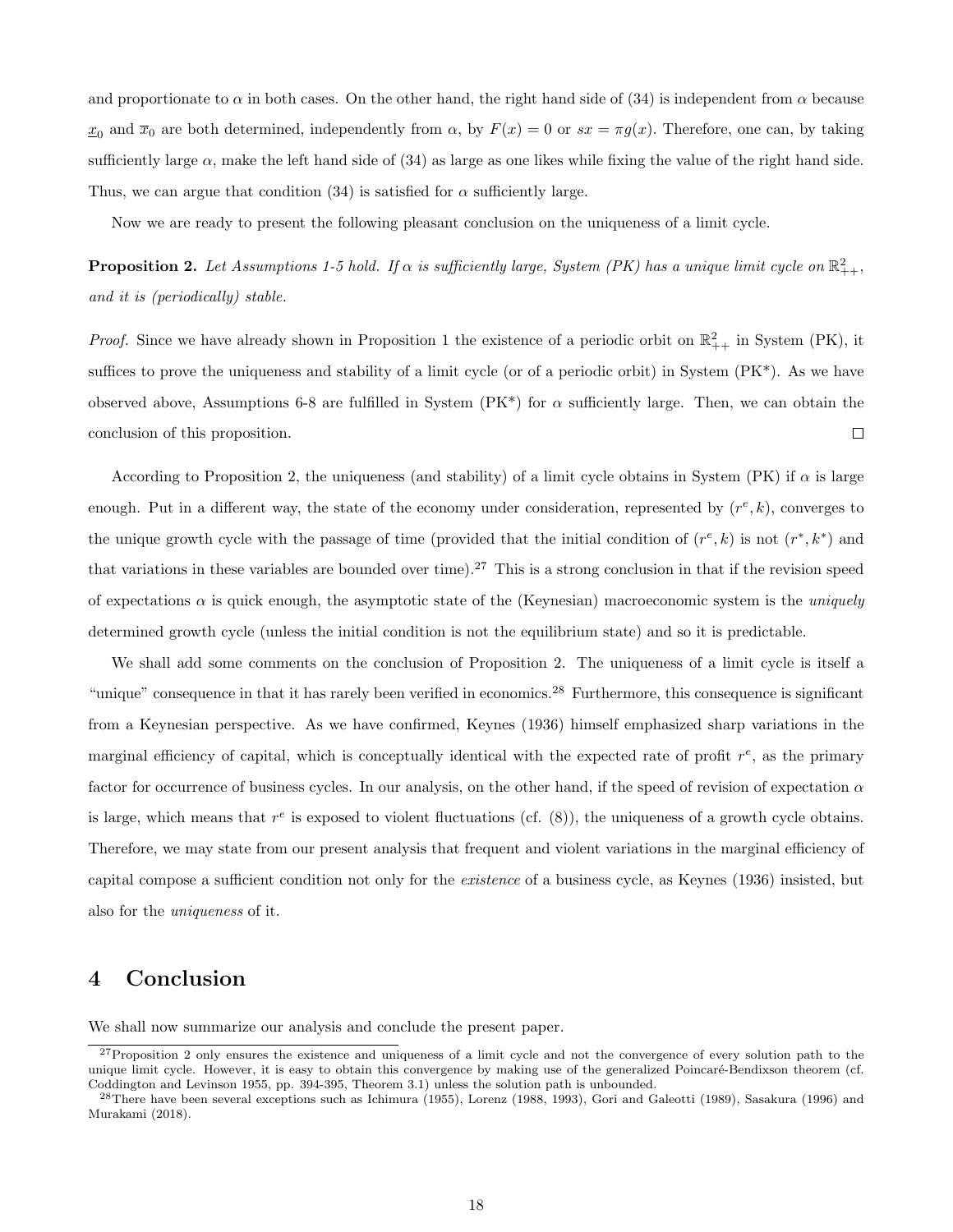We have formalized a post Keynesian system by introducing the investment function as related directly to the expected rate of profit and examined the existence and uniqueness of a periodic orbit (or of a limit cycle) in this system. Compared with the other related Keynesian systems, our post Keynesian system may be said to conform more to Keynes' idea that expectation, especially the long-term expectation, has a decisive influence on the determination of investment and aggregate income. Importantly, we have demonstrated that a periodic orbit does exist if a change in the expected rate of profit has a strong influence on investment and that it is unique if revisions of the expected rate of profit are frequent enough (more specifically if the speed of revision of expectation is sufficiently fast). By so doing, we have been able to confirm that variations in expectation do give rise to a persistent business cycle and contribute to the uniqueness of it. Our conclusion may be said to support and strengthen Keynes' thought on business cycles.

Throughout this paper, we have attempted to shed a new light on the role of expectation in business cycles. Although the importance of expectation has been recognized, it has not properly been examined in theory of business cycles. We hope sincerely that our present analysis is helpful for understanding the macroeconomic system.

### Acknowledgment

This work was supported by Chuo University personal research grant.

### Appendix: Generalized Liénard systems

We shall introduce the theorem by Xiao and Zhang (2003) on the uniqueness of a (stable) limit cycle in generalized Liénard systems.

We shall consider the following generalized Liénard system:

$$
\dot{x} = \phi(y) - F(x),\tag{38}
$$

$$
\dot{y} = -g(x). \tag{39}
$$

In what follows, the system of equations (38) and (39) is denoted by "System (L)."

Following Xiao and Zhang (2003), we shall impose the following assumptions concerning System (L).

**Assumption 6.** The real valued functions  $g(x)$  and  $F(x)$  are, respectively, continuous and continuously differentiable on  $(x, \overline{x})$ , and the real valued function  $\phi(y)$  is continuously differentiable on  $(y, \overline{y})$  with  $-\infty \leq x < 0 < \overline{x} \leq \infty$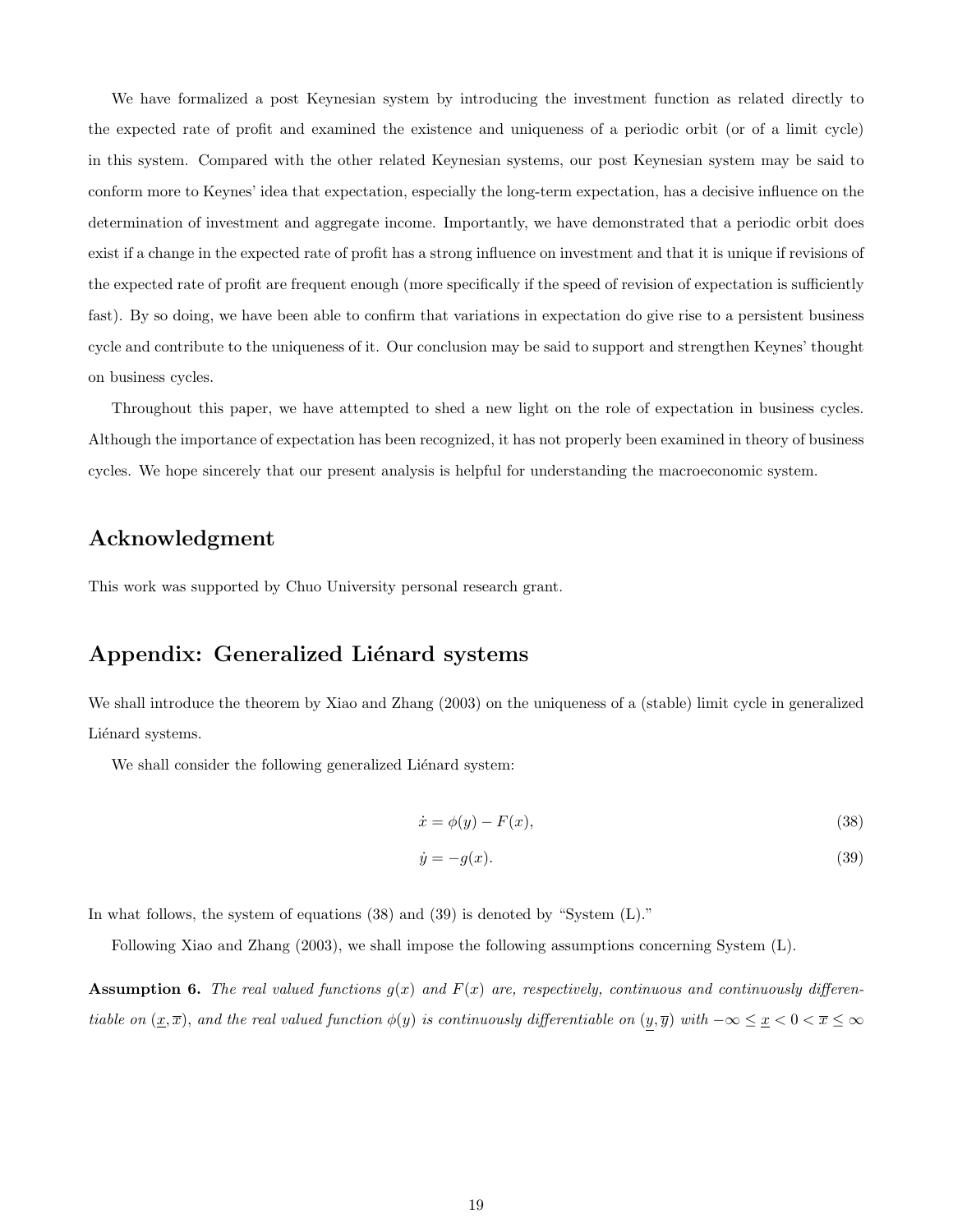and  $-\infty \le y < 0 < \overline{y} \le \infty$ . Furthermore, the following conditions are satisfied:

$$
xg(x) > 0 \text{ for } x \neq 0,
$$
\n<sup>(40)</sup>

$$
\phi(0) = 0, \ \phi'(y) > 0 \text{ for } y \in (y, \overline{y}). \tag{41}
$$

Assumption 7. There exist  $\underline{x}_0$  and  $\overline{x}_0$  with  $\underline{x} < \underline{x}_0 < 0 < \overline{x}_0 < \overline{x}$  such that the following conditions are satisfied:

$$
F(\underline{x}_0) = F(0) = F(\overline{x}_0) = 0,\t\t(42)
$$

$$
\begin{cases}\n xF(x) \le 0 \text{ for } x \in (\underline{x}_0, \overline{x}_0), \\
 xF(x) > 0, \ F'(x) \ge 0 \text{ for } x \in (\underline{x}, \underline{x}_0) \text{ or } x \in (\overline{x}_0, \overline{x}).\n\end{cases}
$$
\n(43)

Furthermore,  $F(x)$  is not identically equal to 0 for x sufficiently close to 0.

**Assumption 8.** The curve of  $\phi(y) = F(x)$  is well defined for  $x \in [\underline{x}_0, \overline{x}_0]$ .<sup>29</sup> Furthermore, the following condition is satisfied:

$$
\begin{cases} \sup_{x \in [0,\overline{x}_0]} (G(x) + \Phi(\phi^{-1}(F(x)))) \ge G(\underline{x}_0), \text{ if } G(\underline{x}_0) \ge G(\overline{x}_0), \\ \sup_{x \in [\underline{x}_0,0]} (G(x) + \Phi(\phi^{-1}(F(x)))) \ge G(\overline{x}_0), \text{ if } G(\overline{x}_0) > G(\underline{x}_0), \end{cases} (44)
$$

where  $G(x) = \int_0^x g(s)ds$  and  $\Phi(y) = \int_0^y \phi(s)ds$ .

 $\lambda$ 

As regards the uniqueness of a limit cycle in System (L), the following theorem was verified by Xiao and Zhang (2003).

**Theorem 1.** Let Assumptions 6-8 hold. Then, System  $(L)$  has at most one limit cycle, and it is (periodically) stable if it exists.

Proof. See Xiao and Zhang (2003, p. 1187, Theorem 2.2).

### References

Allain, O., 2015. Tacking the instability of growth: a Kaleckian-Harrodian model with an autonomous expenditure component. Cambridge Journal of Economics 39, 1351-1371.

Benassy, J.P. 1984. A non-Walrasian model of the business cycle. Journal of Economic Behavior and Organization 5, 77-89.

Coddington, E. A., Levinson, N., 1955. Theory of Ordinary Differential Equations. McGraw Hill, New York.

 $\Box$ 

<sup>&</sup>lt;sup>29</sup>Xiao and Zhang (2003) assumed that the curve of  $\phi(y) = F(x)$  is well defined for  $x \in (\underline{x}, \overline{x})$ , but our assumption suffices for the proof of their theorem (cf. Xiao and Zhang 2003, pp. 1187-1190).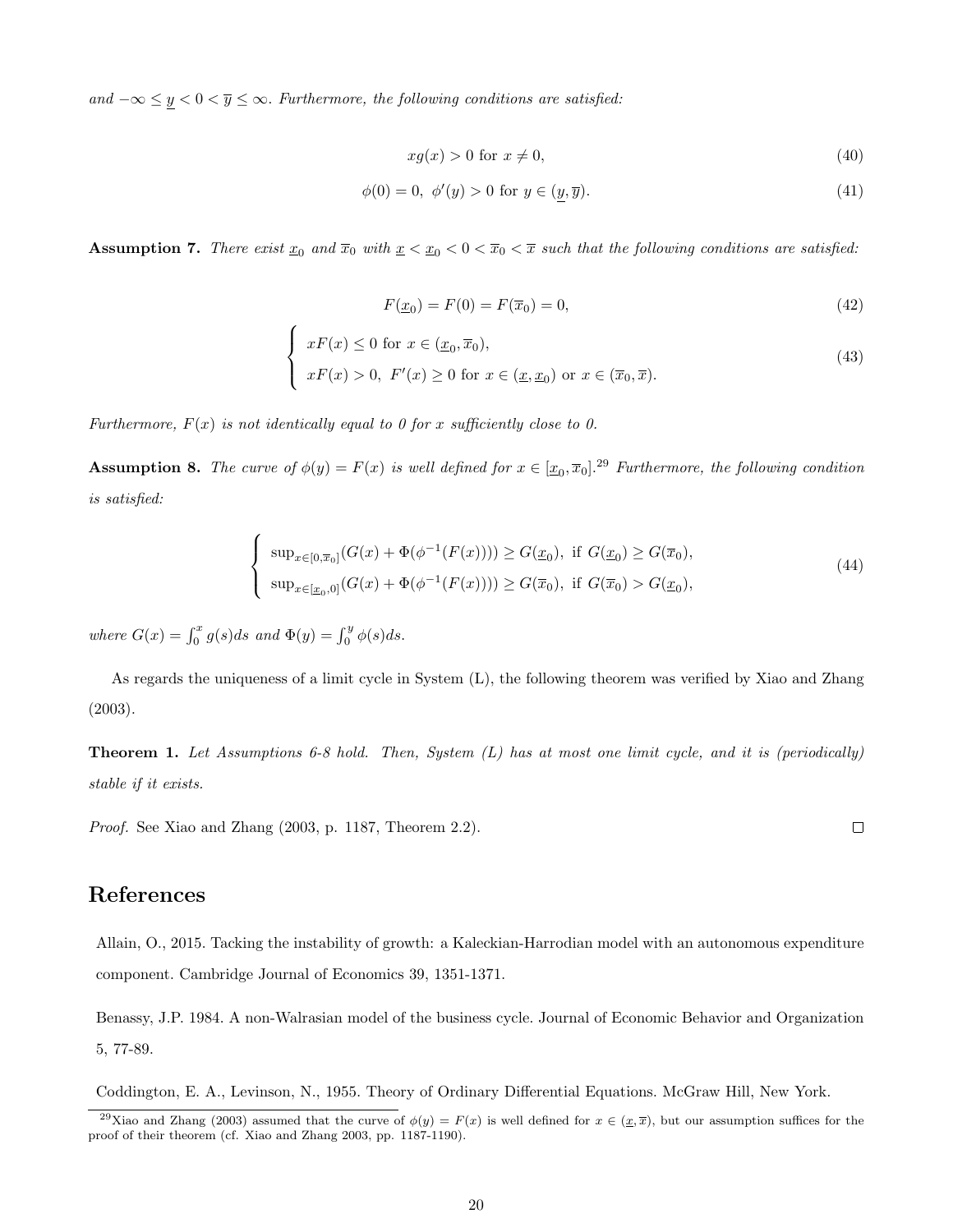Franke, R., 2017. A simple approach to overcome the problems arising from the Keynesian stability condition. European Journal of Economics and Economic Policies: Intervention 14 (1), 48-69.

Galeotti, M., Gori, F., 1989. Uniqueness of periodic orbits in Liénard-type business cycle models. Metroeconomica 40 (2), 135-146.

Goodwin, R. M., 1951. The non-linear accelerator and the persistence of business cycles. Econometrica 19 (1), 1-17.

Goodwin, R. M., 1967. A growth cycle. In: Feinstein C. H. (ed.), Socialism, Capitalism and Economic Growth. Cambridge University Press, Cambridge, pp. 54-58.

Harrod, R. F., 1936. The Trade Cycle: An Essay. Clarendon Press, Oxford.

Harrod, R. F., 1939. An essay in dynamic theory. Economic Journal 49 (193), 14-33.

Hein, E., Lavoie, M., van Treeck, T., 2011. Some instability puzzles in Kaleckian models of growth and distribution: a critical survey. Cambridge Journal of Economics 35, 587-612.

Hicks, J. R., 1950. A Contribution to the Theory of the Trade Cycle. Clarendon Press, Oxford.

Hirsch, M. W., Smale, S., 1974. Differential Equations, Dynamical Systems, and Linear Algebra. Academic Press, San Diego.

Ichimura, S., 1955. Toward a general nonlinear macrodynamic theory of economic fluctuations. In: Kurihara, K. K. (Ed.), Post Keynesian Economics. New York, Wolff Book Manufacturing, pp. 192-226.

Kaldor, N., 1940. A model of the trade cycle. Economic Journal 50 (192), 78-92.

Kalecki, M., 1935. A macrodynamic theory of business cycles. Econometrica 3 (3), 327-344.

Kalecki, M., 1937. A theory of the business cycle. Review of Economic Studies 4 (2), 77-97.

Kalecki, M., 1939. Essays in the Theory of Economic Fluctuations. George and Unwin, London.

Keynes, J. M., 1936. The General Theory of Employment, Interest and Money. Macmillan, London.

Lavoie, M., 2016. Convergence towards the normal rate of capacity utilization in neo-Kaleckian models: the role of non-capacity creating autonomous expenditures. Metroeconomica 67 (1), 172-201.

Levinson N., Smith, O. K., 1942. A general equation for relaxation oscillations. Duke Mathematical Journal 9, 382-403.

Lorenz, H. W., 1986. On the uniqueness of limit cycles in business cycle theory. Metroeconomica 38 (3), 281-293.